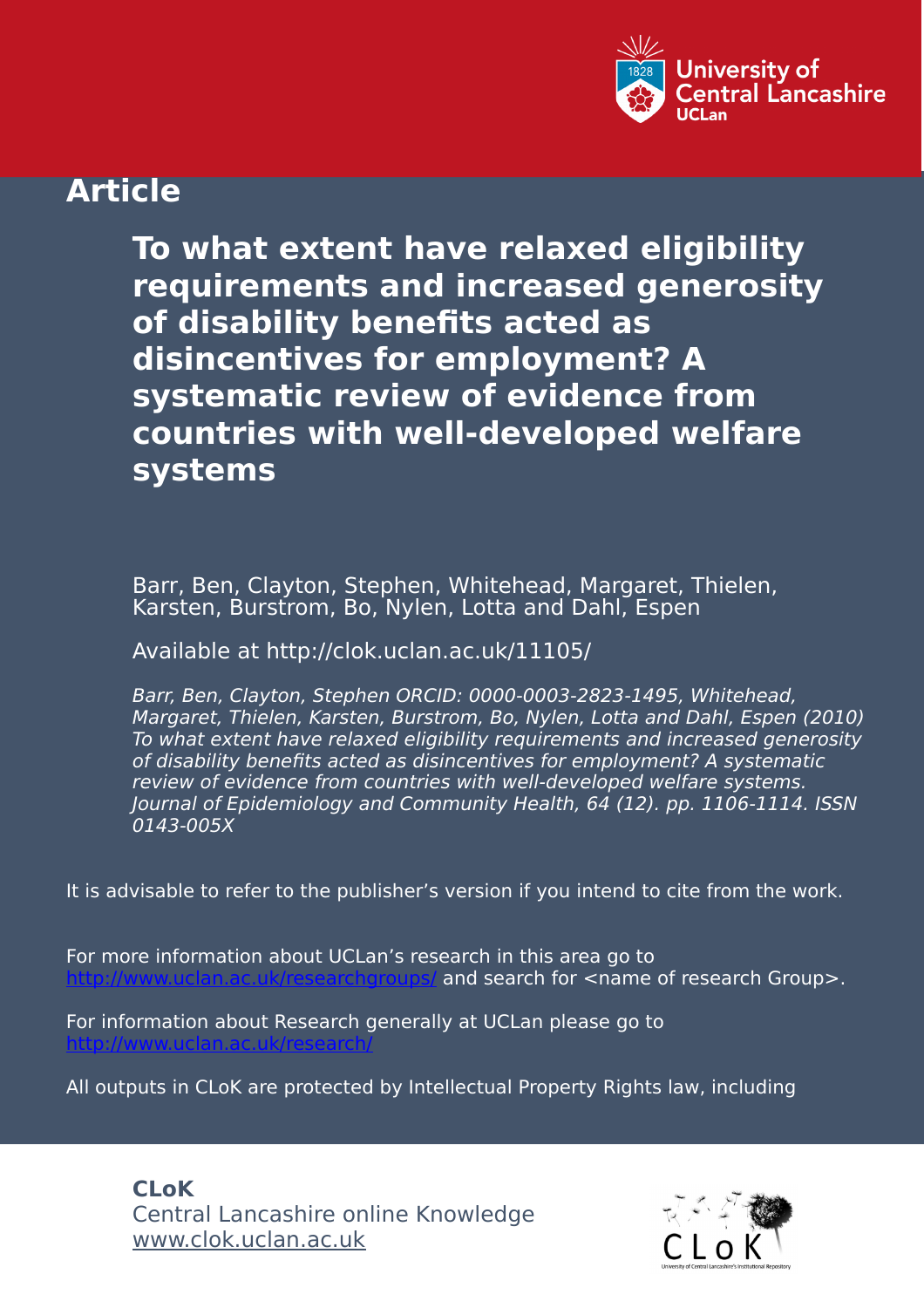

 $C$  copyright, IPR and Moral Rights for the works on this site are retained by the works on this site are retained by

## **CLoK** Central Lancashire online Knowledge www.clok.uclan.ac.uk

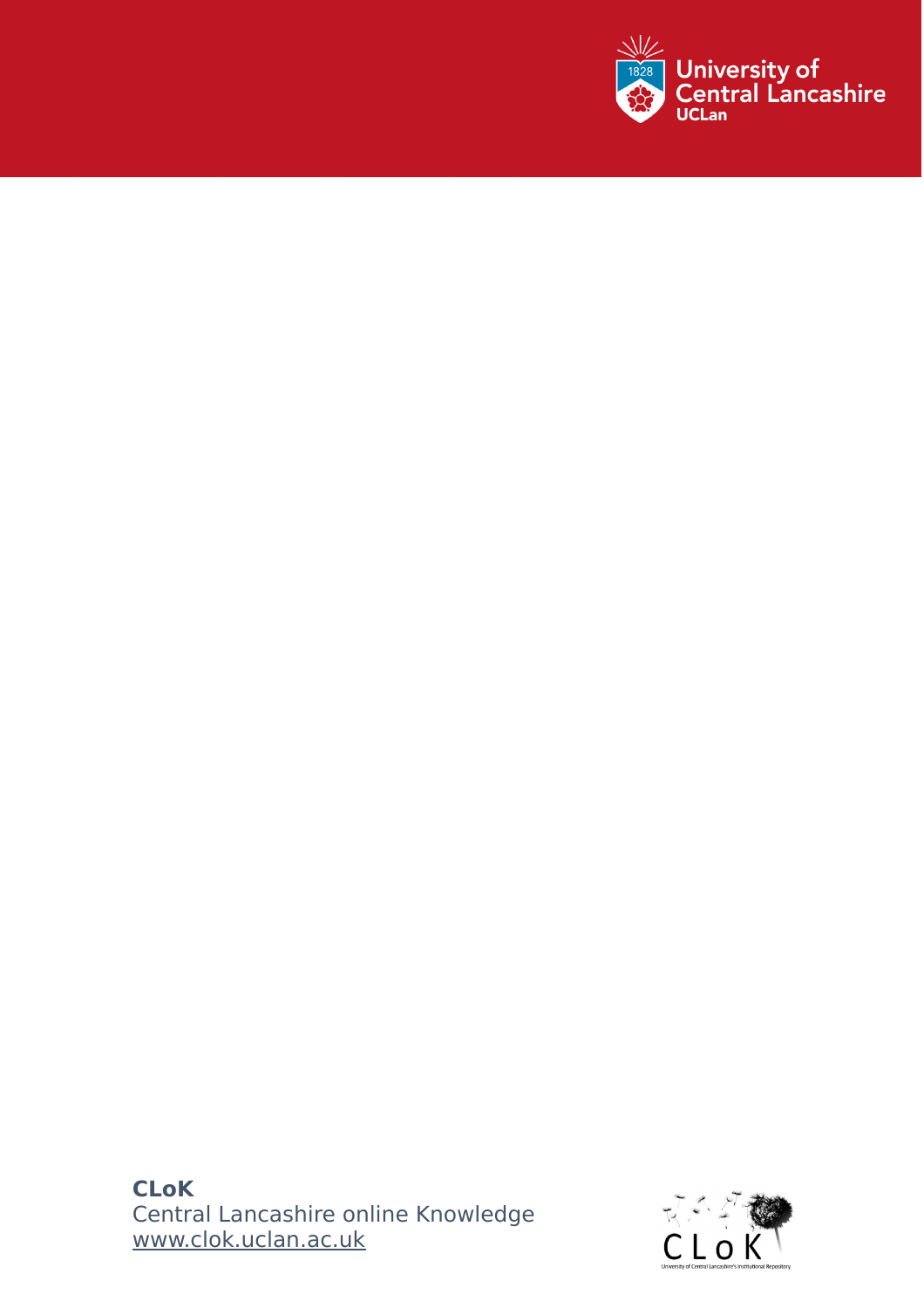**4023 words excluding headings, tables, appendices, references (9056 total)**

### **Draft ( BB 1/02/2010)**

**To what extent have improvements in level or eligibility of disability benefits acted as disincentives for employment? A systematic review of evidence from countries with welldeveloped welfare systems.** 

**Ben Barr, Stephen Clayton, Margaret Whitehead, Karsten Thielen, Bo Burström, Lotta Nylen, Espen Dahl**

#### **Introduction**

Dramatic rises in the number of people claiming disability benefits in several OECD countries over recent decades have lead to concerns about the social and economic exclusion of disabled people and the costs of income support for these groups [1-5]. Evidence from the UK and Sweden indicates a social gradient in the employment of chronically ill and disabled people, with employment rates declining with declining socioeconomic status [6-7]. Worklessness increases the risk of poverty and social exclusion which may further damage health and exacerbate health inequalities.

One aim of disability policy is to provide adequate income security to people with a health condition or impairment when they are too illunable to work. Economists have long debated the effects of welfare programmes, with some arguing that the level of provision of income security benefits themselves acts as a disincentive to labour force participation [8]. Several\_authors in the US have concluded that the increase in the availability of disability benefits is responsible for most of the decline in labour force participation amongst older men in that countrythe US [9-11]. These econometric studies have, however, been criticised for inaccurately estimating the disincentive effects of disability benefits [12-15].

The empirical evidence that does exist to supportsupports the hypothesis that disability benefits are major disincentives for work largely comes from studies in the United States (US)comes largely from studies in the US. , but it would be unsound to generalise from the US context to countries with more extensive welfare systems. Compared to more extensive welfare systems, however, The consequences for disabled people of not being employed are very different in the US where there are fewer safety nets, no universal health care system, and employer-provided health insurance is often provided through an employer and that is lost when a person loses that employment. Thus, it is would be unwise to generalise to other welfare systems from the US experience. This paper aims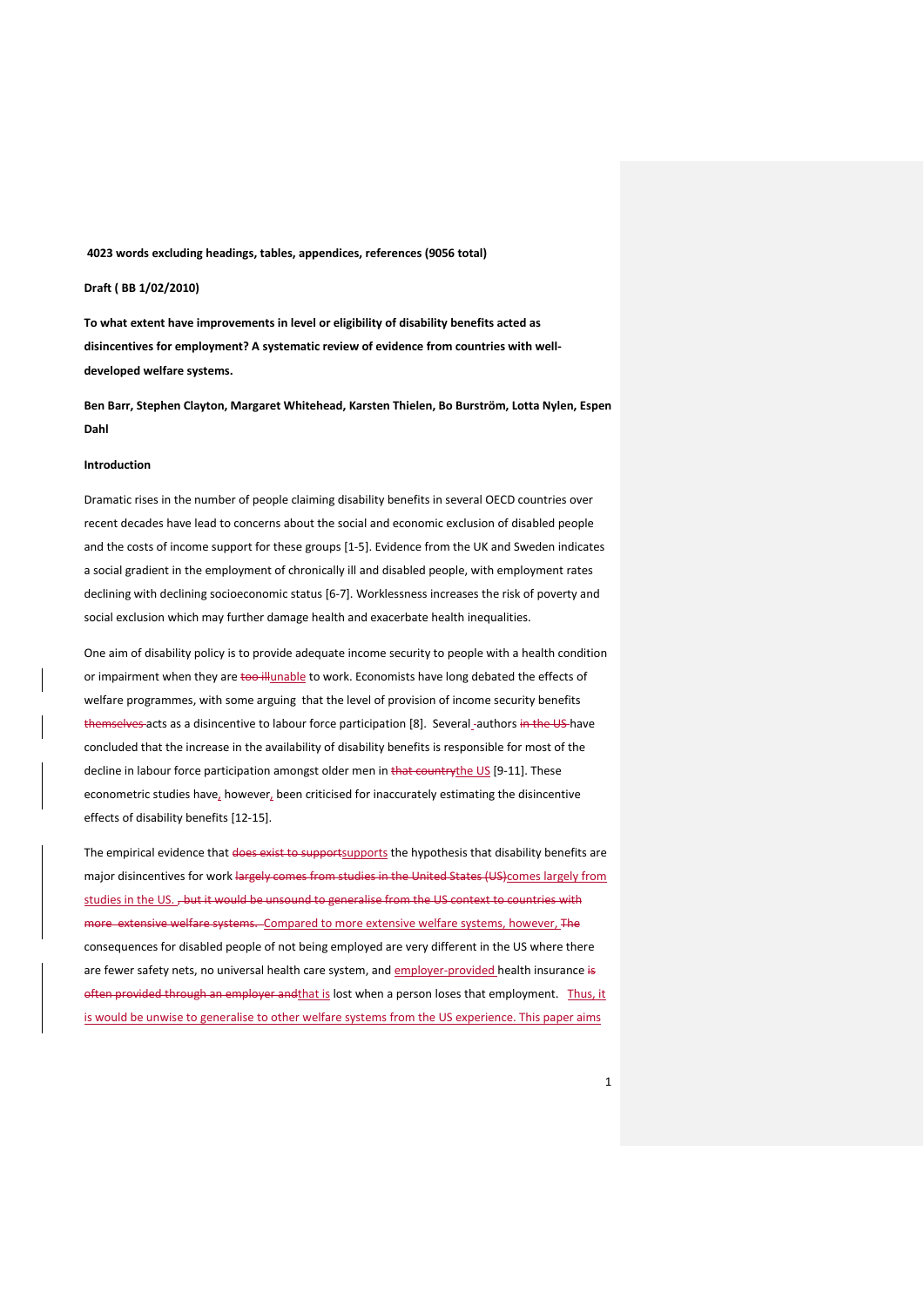to There is a need to synthesise the evidence on the question of employment disincentives in the context of advanced welfare systems, which is the aim of this paper.

We conducted a systematic review of the evidence from 5 countries with well-developed welfare and universal healthcare systems to answer the following review question: "To what extent do the generosity or eligibility requirements of disability benefit programmes affect labour market participation?" These countries have implemented numerous policies over the past 30 years to alter benefit generosity and eligibility (see Appendix 1), providing an opportunity to exploit these natural policy experiments. More recently, policy makers in these countries have begun to experiment with reducing the generosity and narrowing the eligibility criteria for these benefits, on the assumption that this will increase the employment of people with chronic illness and disabilities. This strategy underpins the introduction of the Employment Support Allowance in the UK in 2008, the 2008 reforms of the Swedish Sickness Insurance System, the 2003 reforms of disability benefits in Denmark and the 2004 disability benefit reforms in Norway [3-5, 16]. Whilst there has been a traditional review assessing the factors that have contributed to recent increases in disability benefits recipients in the UK [17], to our knowledge this is the first systematic review to address this issue and to take into account the relevance of the welfare system context.

## Methods

Through our search and selection strategy we sought to identify all empirical studies from Canada, Denmark, Norway, Sweden and the UK that addressed the research question given above. We restricted our review to studies from these countries as they have sufficiently similar social welfare systems and policy contexts for cross-country policy learning to be relevant.

#### **Searches**

We searched 13 databases (Appendix 2) from 1970 to October 2008. In addition grey literature searches were conducted on 12 relevant governmental and non-governmental organisational web sites (Appendix 2). This included a supplemental search at the Library of the University of Copenhagen. A comprehensive list of linked search terms was used, with terms associated with the policy, the population and the outcome (Appendix 3). Websites were searched using a search engine which allowed for site specific searches with multiple search terms linked with Boolean commands [18].

#### **Selection**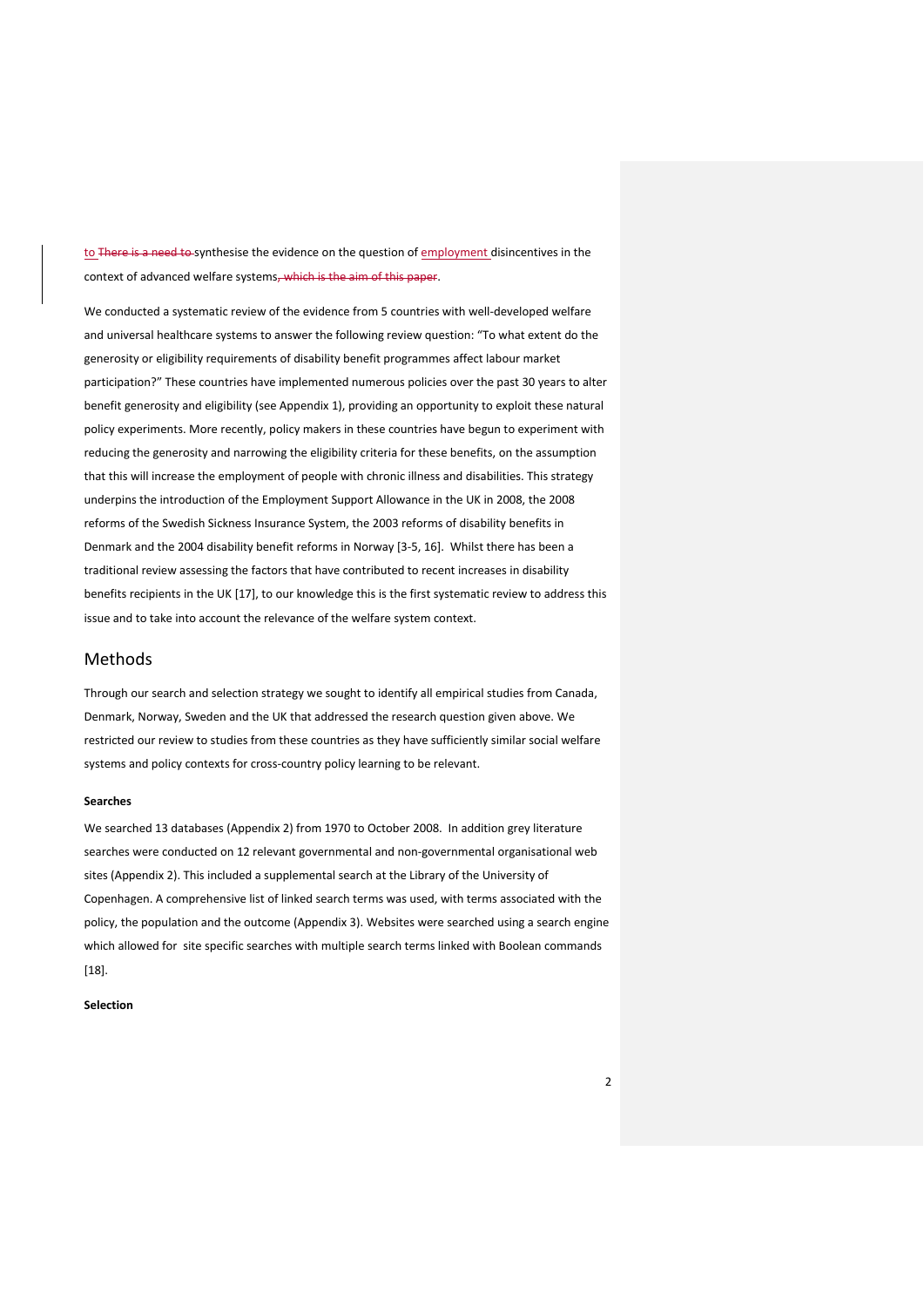The searches identified 3077 potentially relevant studies. Following selection using the inclusion criteria in Table 1 and validity assessment detailed in Appendix 2, a total of 16 studies were included in the final review (figure 1).

We defined disability benefits as, "state supported income replacement benefits paid to individuals out of the labour market for over 3 months due to health problems or disabilities". We therefore excluded studies that primarily investigated the effect of economic incentives on short term sickness absence. We also excluded studies which did not investigate the effect of disability benefit programmes on movement into or out of the labour market, e.g. those that only analysed movement between different benefit schemes. We defined eligibility requirements as any criteria or procedures the applicant needs to meet, or undergo in order to be eligible for disability benefits.

#### **Table 1. Criteria used to select studies for data collection and validity assessment**

| Study Design. All quantitative study designs.                                                         |
|-------------------------------------------------------------------------------------------------------|
| <b>Participants/ population:</b> Working age (16-69) people or a subset of this population in Canada, |
| Denmark, Norway, Sweden or the UK, from 1970 to the 2008                                              |
| <b>Intervention.</b> Changes to, or differences in, the generosity and/or eligibility requirements of |
| disability benefits.                                                                                  |
| <b>Outcome measures:</b>                                                                              |
| -Effect on the probability of being in employment and/or being on disability benefits.                |
| -Length of time on disability benefits.                                                               |
|                                                                                                       |

-length of time off work or not in employment.

The lead reviewer excluded papers that were considered irrelevant, based on their titles and abstracts. The remaining studies were then evaluated separately by two reviewers against the inclusion criteria and validity assessment. A standardised form was used to collect data on the key characteristics of each study and carry out the validity assessment. Where results of multiple models are given in the papers reviewed, the results of the fullest or final model are presented here.

### **Validity Assessment**

Econometric studies were the only study type identified through this review. There are no standard tools available for the appraisal of econometric studies[19]. After consultation with an expert in synthesis of econometric studies (N.Rice, York University), a simple quality appraisal framework was developed using core epidemiological principles for assessing validity (Appendix 2) [20-22].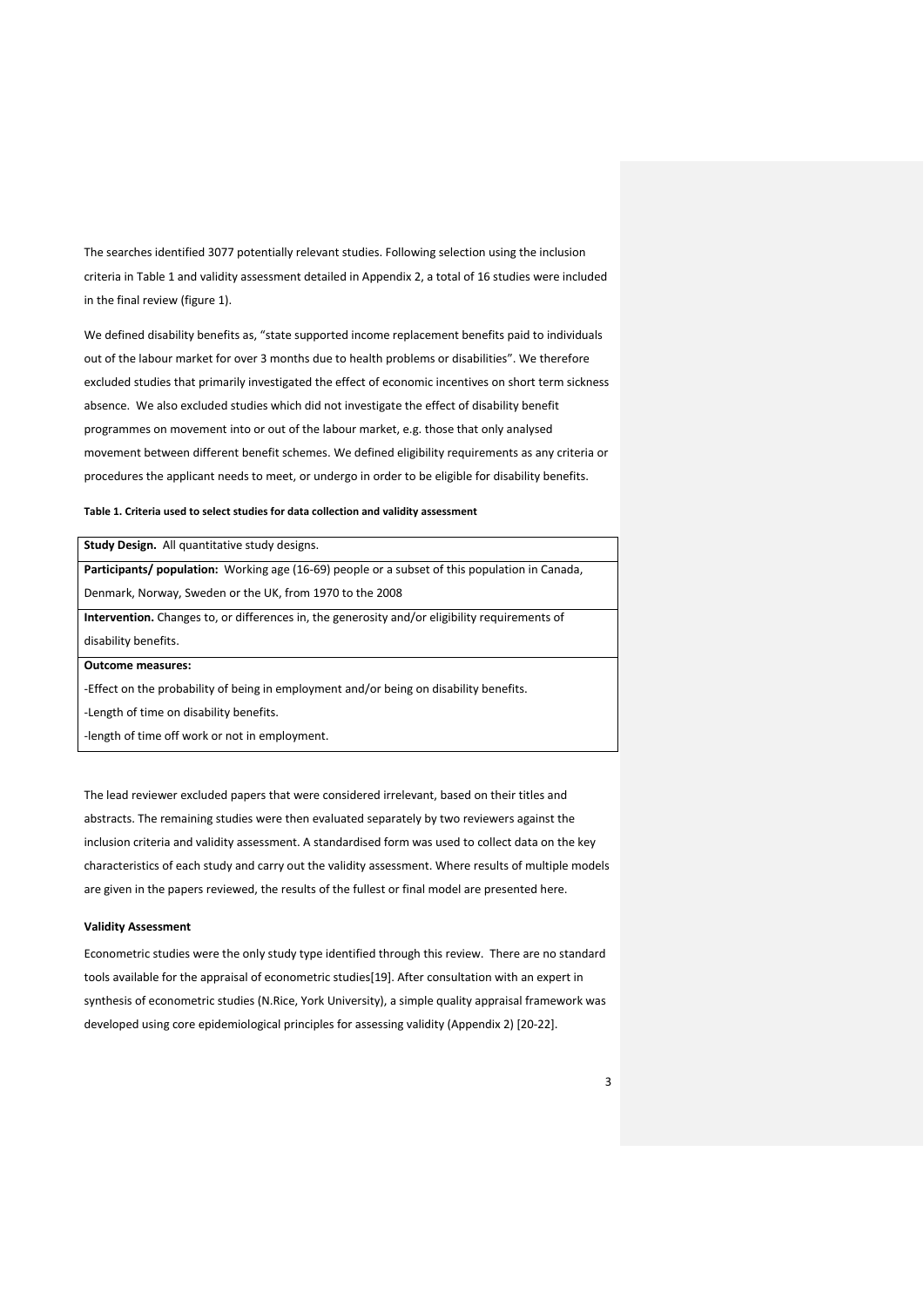A total of 28 studies underwent validity assessment, of which 12 were excluded by the process [23- 33]. The excluded studies had adopted a similar strategy to that criticised by Bound (1989). Whilst they used regression models to compare the labour force participation of those with different disability benefit levels, the difference in disability benefit levels were due to the application of the benefit rules rather than a change in those rules resulting from policy decisions. The variation in benefit levels in these studies was therefore determined to a large part by other factors such as age, level of disability, prior earnings or number of dependants, each of which would have a direct independent effect on labour market participation. Bound (1989, 1991) argues that this analytical strategy significantly overestimates the impact of disability benefits on labour market attachment[13, 15]

## **Results**

Sixteen studies were included from 4 countries: 8 from Canada, 5 from the UK, 2 from Sweden and one from Norway. No studies from Denmark met the inclusion criteria. The studies included investigated both changes in benefit generosity and eligibility criteria (see Table 2). The main findings are presented for each country separately to take into consideration the country policy and labour market context.

## **Table 2: TThe typologyes of policy changes investigated by studies included in the reviewevaluated by studies included in the review**

| Type of policy changes investigated                             | <b>Number of studies</b> |             |
|-----------------------------------------------------------------|--------------------------|-------------|
| Differences in benefit generosity only                          | 9                        | $[34-42]$   |
| Changed eligibility requirements only                           | 3                        | $[43 - 45]$ |
| Both changes in eligibility requirements and benefit generosity | 2                        | [34, 46]    |
| as separate parameters in the same model                        |                          |             |
| Policy change that included a combination of changes to         | 2                        | $[47-48]$   |
| eligibility requirements and benefit generosity                 |                          |             |

## **Studies investigating Canadian policy changes**

Seven of the eight studies from Canada assessed the impact of changes in the Canadian/ Quebec Pension Plan (CPP/ QPP) [34-35, 37, 43-44, 46, 49], and one study investigated the impact of variations in benefits from various sources [36] (see Table 2). The majority of studies (6/8) investigated effects on men only and most only reported on people over the age of 45 (7/8). Two of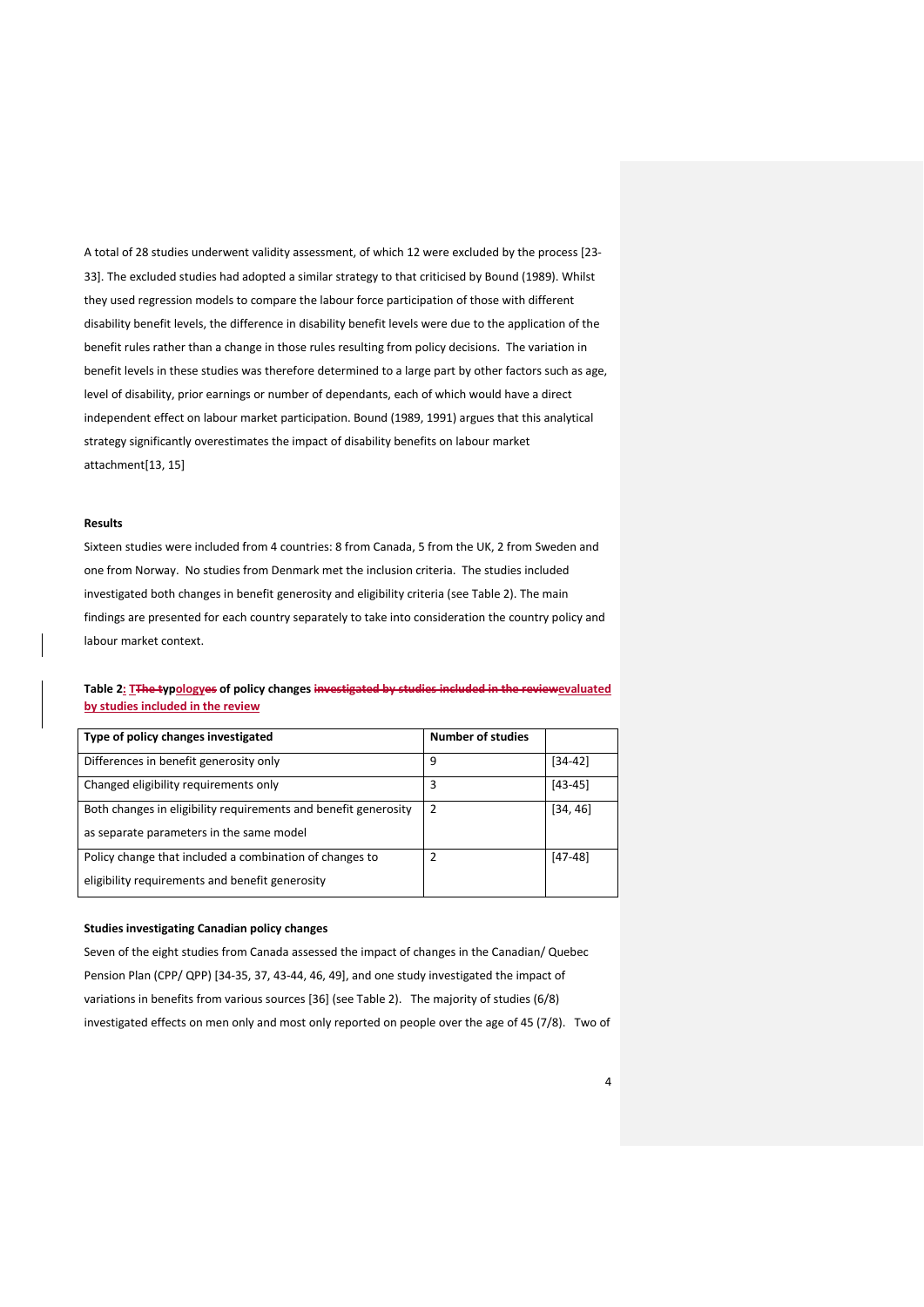these studies investigated changed eligibility requirements [43-44], 4 investigated benefit generosity [35-37, 49] and 2 investigated both [34, 46].

Of the four papers that investigated changes in the CPP/QPP eligibility requirements, one of these found that there was no association between increased rejection rates (indicating more stringent assessment criteria) and labour market participation[44]. Two studies found that some periods of relaxed eligibility were significantly associated with an *increase* in labour market participation, whilst others had no significant effect. The fourth study found that a relaxation of eligibility criteria, that allowed assessors to take into account local labour market conditions in deciding on elligibilityeligibility, was significantly associated with a decrease in employment [43].

Of the six Canadian papers that investigated the effect of differences in benefit replacement rates or benefit levels, four reported that higher benefit levels or replacement rates during the late 1980s and early 1990s were associated with lower male employment [34-37] . These studies did not control for education level [34, 36] and health status [35, 37]. One of these studies concluded that although the level of disability benefits did discourage labour force participation, the disincentive effects of low wages had a much greater effect [36]. Two studies found that changes in benefit levels had no significant effect [46, 49]. One of these investigated changes that occurred to benefit levels in 1973 [49] and the other investigated the effect of changes in replacement rates between 1983 and 1997 [46]. This second study found that the effect of changing replacement rates on women was in the opposite direction to that hypothesised by the study: higher replacements rates were associated with higher levels of female labour market participation (p=0.052).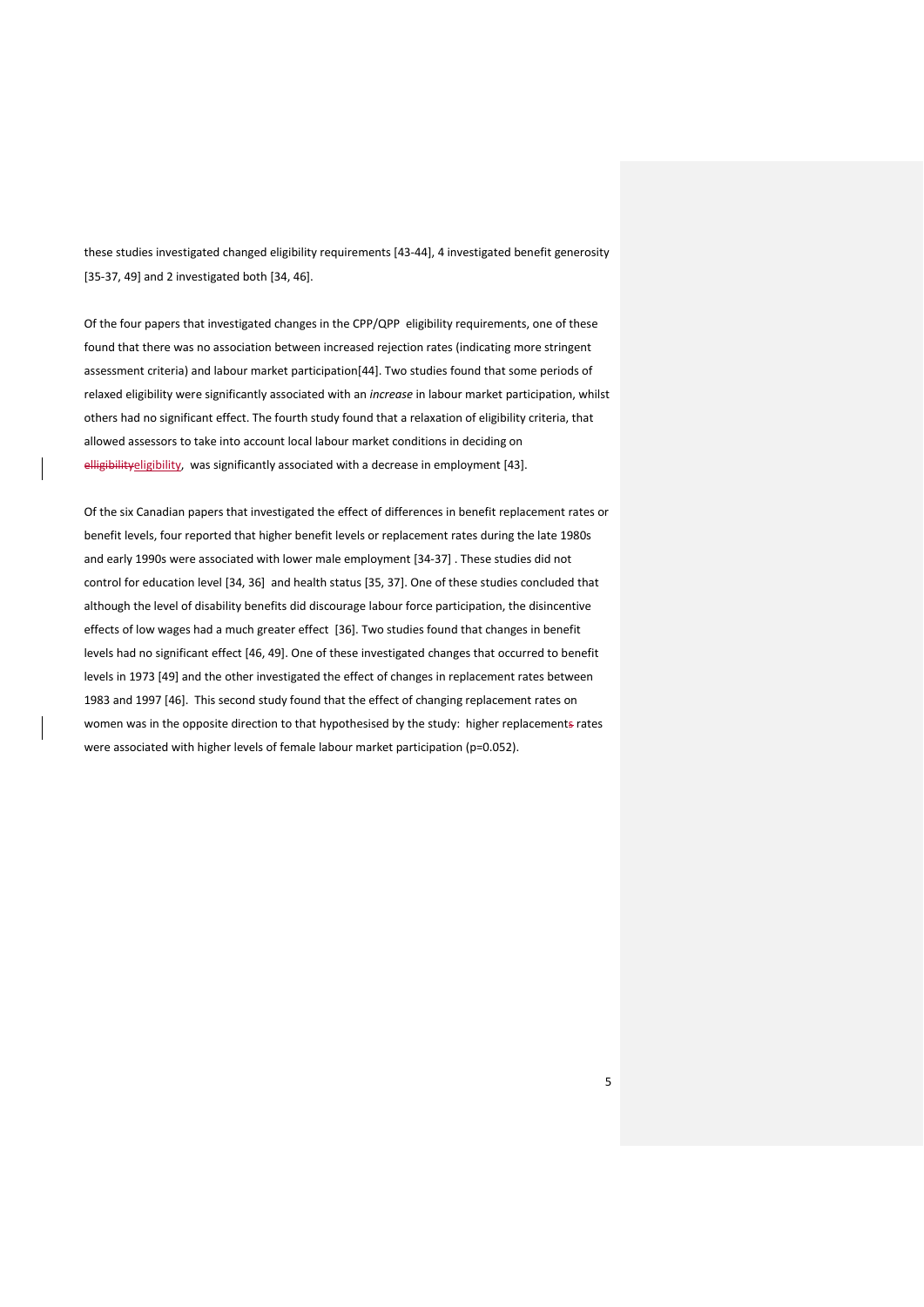| Author                                      | Population                                            | Study type                                            | Description of policy under                                                                                                                                                                                                  | Result - regression coefficient (p-value)                                                                                                                                                                                                                           | <b>Comments</b>                                                                                                                                                                                                                                                                                                                                                                                                                                                                                                                                                           | VA |
|---------------------------------------------|-------------------------------------------------------|-------------------------------------------------------|------------------------------------------------------------------------------------------------------------------------------------------------------------------------------------------------------------------------------|---------------------------------------------------------------------------------------------------------------------------------------------------------------------------------------------------------------------------------------------------------------------|---------------------------------------------------------------------------------------------------------------------------------------------------------------------------------------------------------------------------------------------------------------------------------------------------------------------------------------------------------------------------------------------------------------------------------------------------------------------------------------------------------------------------------------------------------------------------|----|
|                                             |                                                       |                                                       | analysis                                                                                                                                                                                                                     |                                                                                                                                                                                                                                                                     |                                                                                                                                                                                                                                                                                                                                                                                                                                                                                                                                                                           |    |
| Campolieti<br>(2004)[49]                    | Men aged 45-<br>64                                    | Differences in<br>differences with<br>individual data | 1973 policy change increasing<br>QPP benefits by \$50(CAD) a<br>month.                                                                                                                                                       | Linear regression of policy change on non-<br>employment.<br>45-64year olds: 0.008 (p=0.3)<br>45-59 year olds: 0.001 (p=0.48)                                                                                                                                       | The authors concluded that all the difference-in-difference estimates<br>suggested that the disincentive effects associated with disability<br>benefits would be economically small and not statistically significant<br>at that time. No control for health status or labour market conditions.                                                                                                                                                                                                                                                                          | 13 |
| Campolieti and<br>Goldenberg,<br>(2007)[44] | Men and<br><b>Women 45-64</b><br>vears old            | Differences in<br>differences with<br>individual data | Changes in the eligibility and<br>medical screening criteria<br>occurring in mid 1990s and<br>differences between QPP and<br>CPP and between CPP regions.                                                                    | Linear regression of benefit rejection rates on non-<br>participation<br>Men 0.646 (p=0.166)<br>Women 0.02 (p=0.297)                                                                                                                                                | The authors concluded that they did not find a statistically significant<br>negative relationship between denial rates and the labour force non-<br>participation of older men and women. Health status not sufficiently<br>controlled.                                                                                                                                                                                                                                                                                                                                   | 13 |
| Harkness (1993)<br>$[36]$                   | Prime aged<br>men with self<br>reported<br>disability | Cross-sectional<br>survey                             | Level of expected disability<br>pension (combination of CPP,<br>WCB, private insurance<br>payments)                                                                                                                          | Logistic Regression of benefit level on labour force<br>participation<br>$-0.00019$ (p=0.006)<br>Elasticity=- 2.03                                                                                                                                                  | The authors concluded that disability benefits did discourage work,<br>but the disincentive effects of low wages were greater. Level of<br>education not controlled.                                                                                                                                                                                                                                                                                                                                                                                                      | 11 |
| Gruber (2000)[35]                           | Men 45-59                                             | Differences in<br>differences with<br>individual data | 1987 increase in the CPP benefit<br>level to bring it to the level of the<br><b>OPP</b>                                                                                                                                      | Logistic regression of policy and replacement rate on<br>non-labour market participation in two separate<br>models<br>Policy change= 0.15 (OR=1.16)(p=0.02)<br>Replacement rate: 1.344 (OR=3.8) (p=0.009)<br>Elasticity = $0.28$                                    | The authors concluded that both models showed a significant effect of<br>increases in benefit levels and the replacement rate in reducing labour<br>market participation. Health status not controlled.                                                                                                                                                                                                                                                                                                                                                                   | 11 |
| Campolieti,<br>(2003)[43]                   | Men aged 45-<br>65                                    | Differences in<br>differences with<br>individual data | 1989 change in CPP eligibility<br>requirmentsrequirements<br>permitting the use of<br>socioeconomic conditions<br>(e.ge.g. regional unemployment)<br>in assessing eligibility for<br>disability benefits                     | Linear regression on labour market participation<br>$0.015$ (p=0.016)                                                                                                                                                                                               | The authors concluded that the that the relaxation in eligibility<br>requirements reduced the labour supply of older men in Canada by<br>1.5%. Health status, wages and benefit levels not controlled.                                                                                                                                                                                                                                                                                                                                                                    | 11 |
| Campolieti, (2001b)<br>$[46]$               | Men and<br><b>Women 45-65</b>                         | Differences in<br>differences with<br>ecological data | 1. Average replacement rate<br>between 1983 and 1997<br>2.Relaxed2. Relaxed CPP<br>eligibility criteria between 1987<br>and 1994<br>3. Relaxed QPP eligibility<br>between 1993 and 1997<br>4. QPP early retirement provision | Linear regression on labour force participation<br>Men<br>1:Men: - 0.2450 (p=0.9), Women: 0.1341 (p=0.052)<br>2: Men: 0.0251(p=0.04), Women: -0.0088 (p=0.9)<br>3: Men: -0.0082 (p=0.2), Women: 0.0142 (p=0.02)<br>4: Men: -0.0478 (p<0.001), Women: 0.0008 (p=0.4) | The authors concluded that some of these estimates did not support<br>the hypothesis that looser eligibility rules decrease participation rates<br>since they were not statistically significant or did not have the<br>expected sign. The change in replacement rate was not significant for<br>men in the full model. Increasing replacement rates were associated<br>with increased employment in women in the full model, although this<br>was not significant. Education level was not controlled for in the<br>models and the health status control was inadequate. | 10 |
| Campolieti(2001)[34                         | 45-64 year old<br>men                                 | Differences in<br>differences with<br>ecological data | 1. Replacement rate of C/QPP<br>benefits<br>2. Period of relaxed eligibility in<br>CPP (1987-1994).                                                                                                                          | Linear regression on labour force participation<br>1: $-0.2171$ ( $p=0.004$ )<br>$2: 0.0149$ (p=0.004)                                                                                                                                                              | The relaxed eligibility requirements in the CPP disability program did<br>not have the expected sign in any of the regressions. The replacement<br>rate was significantly associated with a decline in participation rates.<br>However, these coefficient estimates were smaller and not statistically<br>significant when the year specific effects were used instead of the<br>linear time trend. Education level was not controlled for in the models<br>and the health status control (regional mortality rate) was inadequate.                                       | 9  |
| Maki (1993) [37]                            | 45-65 year old<br>Men                                 | Time series<br>ecological                             | 4. Average 1. Average monthly<br>benefit payments in QPP/CPP as<br>a ratio with wages<br>2. Difference between QPP and                                                                                                       | Linear regression on labour market participation<br>$1: -0.2$ (p<0.001)<br>2:0.102 (p<0.001)                                                                                                                                                                        | The authors concluded that higher rates of benefits were significantly<br>associated with lower employment. Health status and education level<br>not controlled.                                                                                                                                                                                                                                                                                                                                                                                                          | 8  |

## **Table 3. Studies investigating policy changes and differences between jurisdictions in Canada**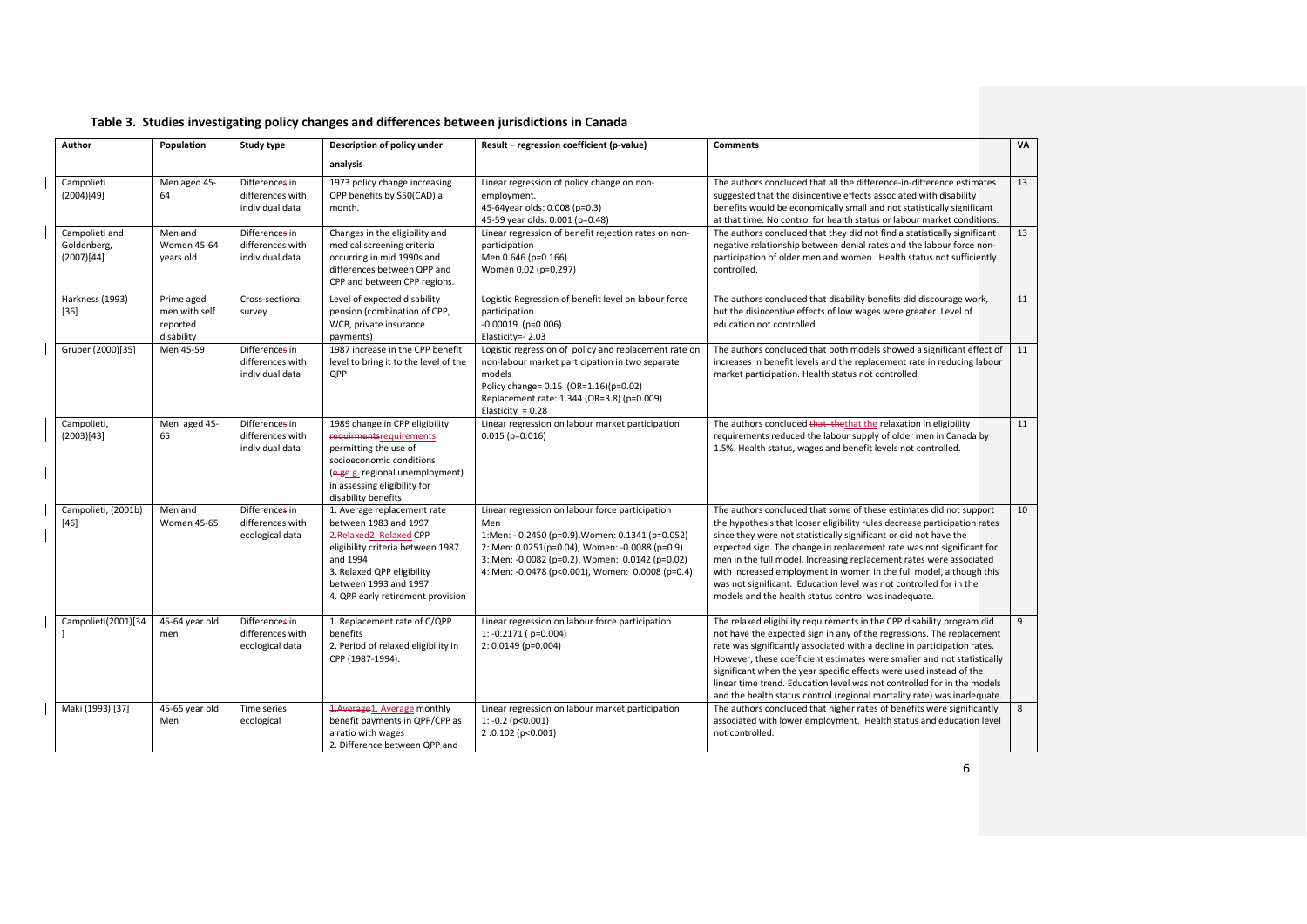7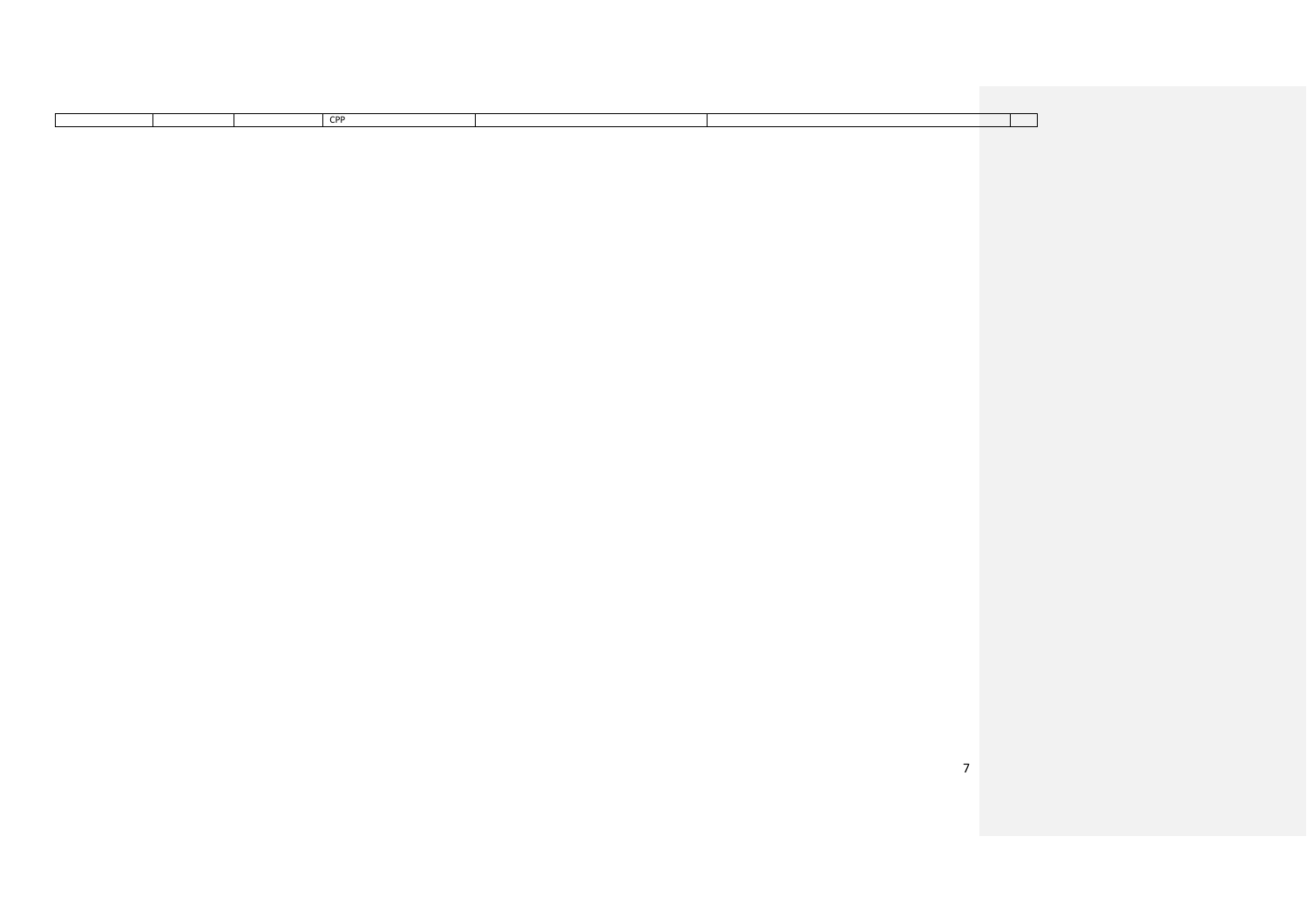#### **Studies investigating UK policy changes**

Five studies of UK benefit policy change were reviewed (Table 3). Two of the studies used the British Household Panel Survey (BHPS) to assess the impact of the 1995 Incapacity to Work Act (IWA) [47-48]. This policy included a reduction in the level of benefits paid, particularly for older age groups, and a tightening of eligibility requirements. Disney et al (2003) did not detect a significant effect from the reforms on the employment of older men with poor health [48]. In contrast, Clasen et al (2006) concluded that the reforms made transitions from inactivity into employment more likely for 25-49 year old men and reduced the flow of older men (aged 50-64) from employment into long term sickness. Neither of these studies controlled for changes in wage levels and Clasen et al (2006) did not control for changes in health status.

Two studies used aggregate time series data to investigate the effect, on labour market participation, of changes in benefit levels and replacement rates between the early 1980s and the end of the 1990s [39] [40]. Benefit levels had been increasing up to the 1995 reform, which then decreased the benefits paid to older workers considerably. They find that replacement rates[39] and benefit levels[40] were negatively associated with labour force participation. However, neither study controlled for health status and labour market conditions. When separate age trends were included in the model in Bell and Smith's (2004) paper the overall effect was no longer significant[39]. Both studies found that that the negative effect of benefit levels on employment was larger for people with no qualifications. Using a model that did not include replacement rates, Faggio and Nickell (2005) found significant negative effects on labour market participation resulting from falls in regional wages in low level occupations in relation to national wage levels.

Another UK study analysed aggregate data from 1979 to 1984 and found that higher average replacement rates were associated with increasing numbers of people receiving benefits[38]. However, the model used did not control for health status or labour market conditions. Given that this period in the UK was one of rapidly rising national unemployment, this would need to be taken into consideration when interpreting the results. In aA seperateseparate analysis with using cross sectional data they show indicated that unemployment was the dominant factors influencing disability benefit receipt, with higher unemployment levels in an area associated with higher disability benefit receipt.

**Commented [SPC1]:** Not sure you need the initials as you never refer to it again!

**Commented [SPC2]:** Should this be onto long term sickness

**benefits – it's not making them sick as such is it** 

**Commented [SPC3]:** This is a bit confusing – did it decrease the benefit level only for older groups or for everyone but the decrease was more significant for older groups?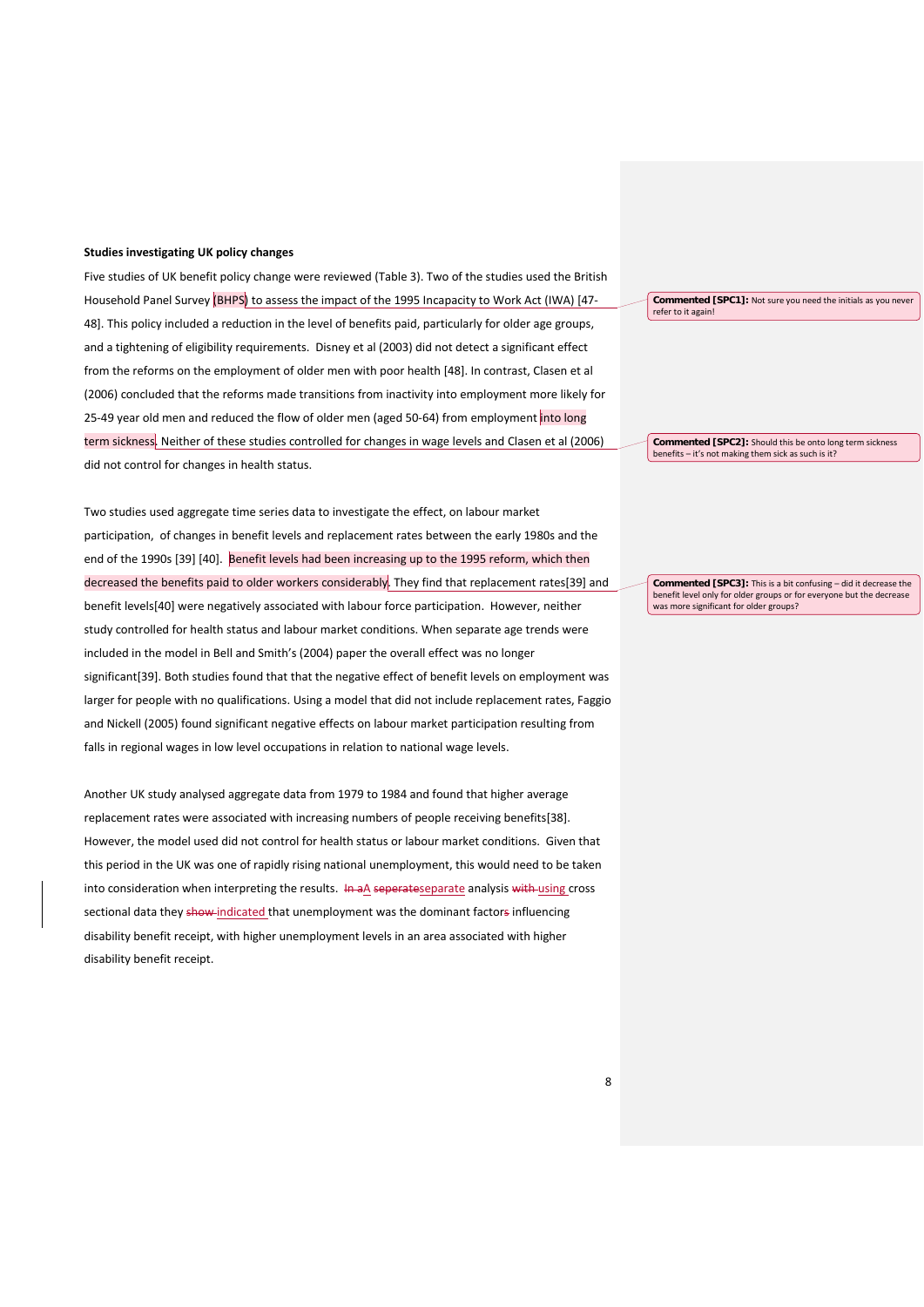## **Table 4 Studies from the UK on benefit changes**

| Author                                                     | Population            | Study type                                                                            | Description of policy under analysis                                                                                                                                                                                                                                                                                                                                                                     | Result - regression coefficient (p-value)                                                                                                                                                                                                                                                                                                                                                                                                                                                  | <b>Comments</b>                                                                                                                                                                                                                                                                                                                                                                                                                                                           | <b>VA</b>   |
|------------------------------------------------------------|-----------------------|---------------------------------------------------------------------------------------|----------------------------------------------------------------------------------------------------------------------------------------------------------------------------------------------------------------------------------------------------------------------------------------------------------------------------------------------------------------------------------------------------------|--------------------------------------------------------------------------------------------------------------------------------------------------------------------------------------------------------------------------------------------------------------------------------------------------------------------------------------------------------------------------------------------------------------------------------------------------------------------------------------------|---------------------------------------------------------------------------------------------------------------------------------------------------------------------------------------------------------------------------------------------------------------------------------------------------------------------------------------------------------------------------------------------------------------------------------------------------------------------------|-------------|
| Disney, R,<br>Emmerson.C<br>Wakefield,<br>M[48]            | 50-64 year<br>olds    | Interrupted times<br>series with panel<br>data                                        | The introduction of the Incapacity to work Act in<br>1995 replacing invalidity benefits (IVB) with<br>Incapacity Benefit (IB). IB was not available to people<br>over state pension age, Eligibility conditions were<br>tightened, those claiming IB no longer received an<br>additional pension, based on earnings history, this<br>meant that benefit level for older workers reduced<br>by about 37%. | Fixed effects logistic regression of policy change on<br>employment<br>$0.10$ (OR 1.11) (p=0.3)                                                                                                                                                                                                                                                                                                                                                                                            | The authors concluded that the weak results<br>may reflect either a weak, or indeed no,<br>relationship between the policy change and<br>employment. Did not control for changes in<br>wages                                                                                                                                                                                                                                                                              | 13          |
| Clasen<br>J:Davidson<br>J:Granssmann<br>H;Mauer<br>A; [47] | men 25-64<br>year old | Interrupted times<br>series with panel<br>data                                        | Introduction of Incapacity for Wwork Aact (IWA)<br>1995, which tightened eligibility criteria and had<br>effect of reducing benefit level for older workers.                                                                                                                                                                                                                                             | Hazard model of transitions, model coefficients and exact p<br>values not reported.<br>-25-49 year olds<br>Employment → long term sick: No significant effect<br>Inactivity $\rightarrow$ employment : Positive effect (p<0.1)<br>Unemployment→ long term sick: No significant effect<br>-50-64 year olds<br>Employment $\rightarrow$ long term sick: Negative effect (p < 0.1)<br>Inactivity→employment, No effect.<br>Unemployment $\rightarrow$ Long term sick: Positive effect (p<0.1) | The authors concluded that the IWA made<br>transitions from inactivity into employment<br>more likely for 25-49 year olds. Amongst older<br>workers the IWA decreased flow from<br>employment into long term sick. However they<br>also found IWA increased flow from<br>unemployment into long term sickness,<br>therefore the IWA didn't contribute to overall<br>decrease in movements onto IB. Health status<br>and wages were not controlled for in the<br>analysis. | 12          |
| Faggio, G;<br>Nickell, S[40]                               | Men age 25-<br>54     | Difference in<br>differences study<br>with ecological<br>data                         | Weekly benefit rate (IB/IVB) paid to long term sick or<br>disabled with contributory benefit entitlements<br>between 1982 <b>to-and 1999</b> .                                                                                                                                                                                                                                                           | Linear regression of the log of the rate of benefits and<br>wages on non-employment<br>All: 0.037 (p=0.009)<br>Low education: 0.089 (p=<0.001)                                                                                                                                                                                                                                                                                                                                             | The authors concluded the level of incapacity<br>benefits was positively associated with male<br>inactivity and a much bigger impact was<br>observed for those without qualifications. They<br>find much larger effects associated with low<br>regional wages. Health status and labour market<br>conditions not controlled.                                                                                                                                              | 10          |
| Disney R; Webb<br>S[38]                                    | Men 18-69             | Interrupted time<br>series with<br>ecological data<br>And cross<br>sectional analysis | Average replacement rate from invalidity benefits<br>between1979 and -1984. The real value of benefits<br>increased had been increasing during this timeover<br>this period.                                                                                                                                                                                                                             | Linear regression of replacement rate (benefits/wages) on<br>probability of IVB receipt<br>$0.292$ (p<0.001)<br>Also include a cross-sectional analysis of various factors on<br>employment, but this does not include disability benefits as<br>a independent variable                                                                                                                                                                                                                    | The authors concluded that the trend in IVB<br>receipt was explained by the ageing of the<br>workforce, changes in the replacement rate, in<br>the health status of the workforce and in income<br>and housing tenure. However the dominant<br>variable was unemployment. They did not<br>control for health status, education or labour<br>market conditions in $\frac{1}{2}$ the time series analysis.                                                                  | 9           |
| Brian Bell and<br>James<br>Smith;[39]                      | 25-59 year<br>old Men | Time series study<br>with ecological<br>data                                          | Change in value of benefits between 1984 and 2001<br>resulting from increasing benefit level s prior to the<br>introduction of the IWA in 1995 and a drop in benefit<br>levels for some age groups following the IWA.                                                                                                                                                                                    | Regression of benefit level on labour force non-<br>participation<br>Elasticity=0.26 (p=0.002), however controlling for separate<br>age trends reduced the coefficient and it became not<br>significant.                                                                                                                                                                                                                                                                                   | The authors concluded that there was a sizable<br>effect on male labour market participation of<br>changes in benefit levels. This was particularly<br>the case for the least educated men. Did not<br>control for wages, health status or labour<br>market conditions.                                                                                                                                                                                                   | $7^{\circ}$ |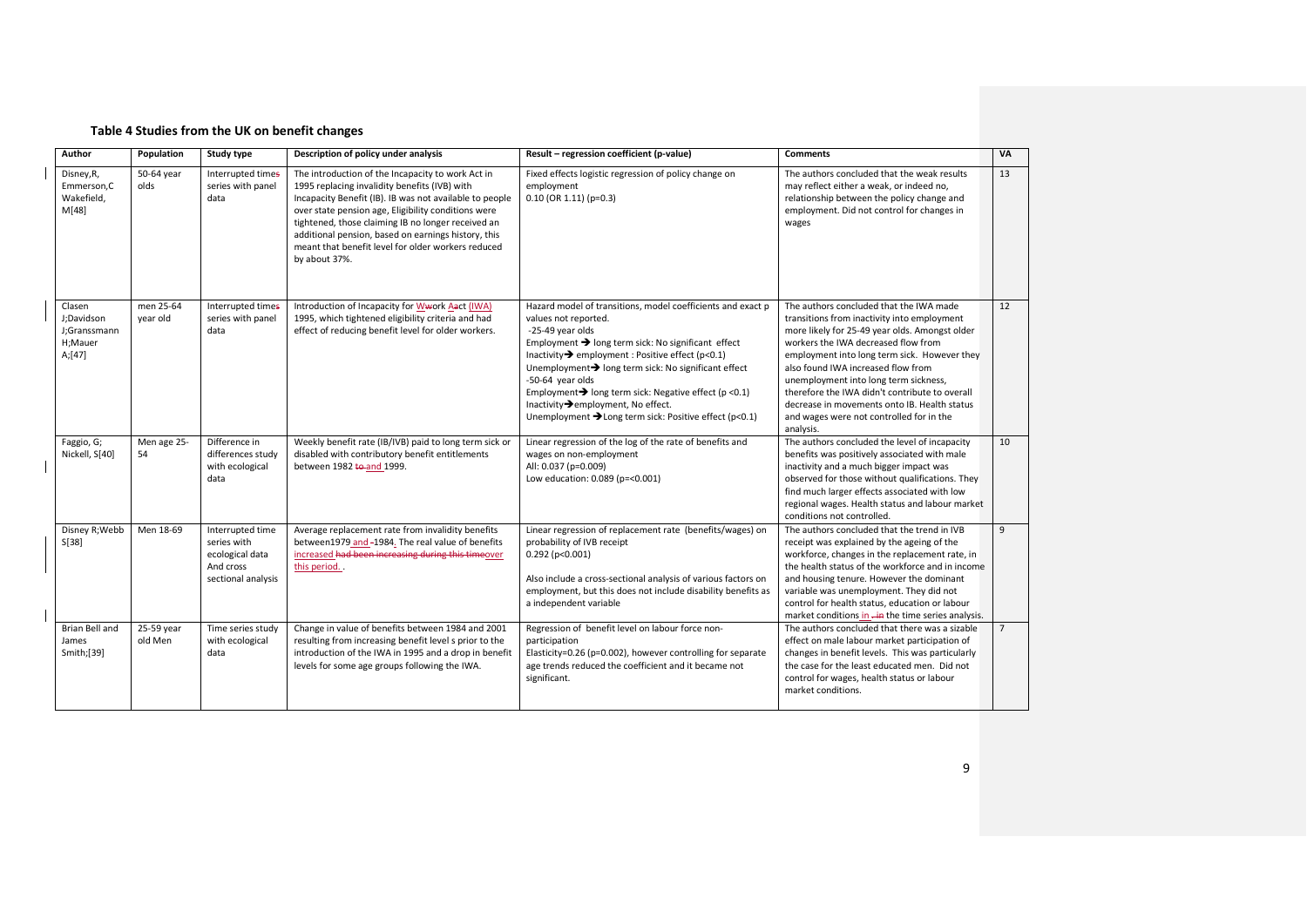#### **Studies investigating Swedish policy changes.**

Two studies from SwedenSweden [41, 45] investigated changes in sickness and disability insurance policies. Hesselius and Persson (2007) used longitudinal (panel) data to investigate the effects on long-term sickness absence of a 1998 reform to the Swedish national sickness insurance scheme. This allowed for additional compensation from collective insurance schemes to be paid on top of national sickness insurance payments after 90 days of sickness absence. They found that for people on long term sickness absence, this reform was associated with an average increase in the duration of sickness absence of 4.7 days (2%) [41]. In the second study, Karlström et al (2008) used longitudinal data to investigate a 1997 change in the Swedish disability insurance scheme that abolished favourable treatment for people aged over 60. It required applicants to change occupation or residence to find a suitable job, to undertake a more stringent medical test and to engage in rehabilitation. The study did not detect any effect from the reform on the employment of older men (aged 60-64)[45]. They did find, however, that the reform was associated with a decrease in transition from unemployment insurance to disability insurance, a higher transition from employment to sickness insurance, a lower transition from sickness insurance to disability insurance and increased persistence in sickness insurance. In other words, the reform resulted in people shifting between benefits and did not appear to result in increased employment. These two studies were rated through the validity assessment as having the most robust data and analytical approaches.

#### **Studies investigating policy changes in Norway.**

One study from Norway was included in the review (Bowitz, 1997). This investigated the effect of changes in the replacement rate in the Norwegian disability insurance scheme between 1971 and 1991. Over this period, average replacement rates rose in the late 1970s and were unchanged or declined slightly during the 1980s[42]. The study found no significant relationship between the replacement rate and the numbers of people claiming disability benefits. It concluded that increasing unemployment was more important than increasing benefit levels in explaining rising entry rates into disability benefits during this time period.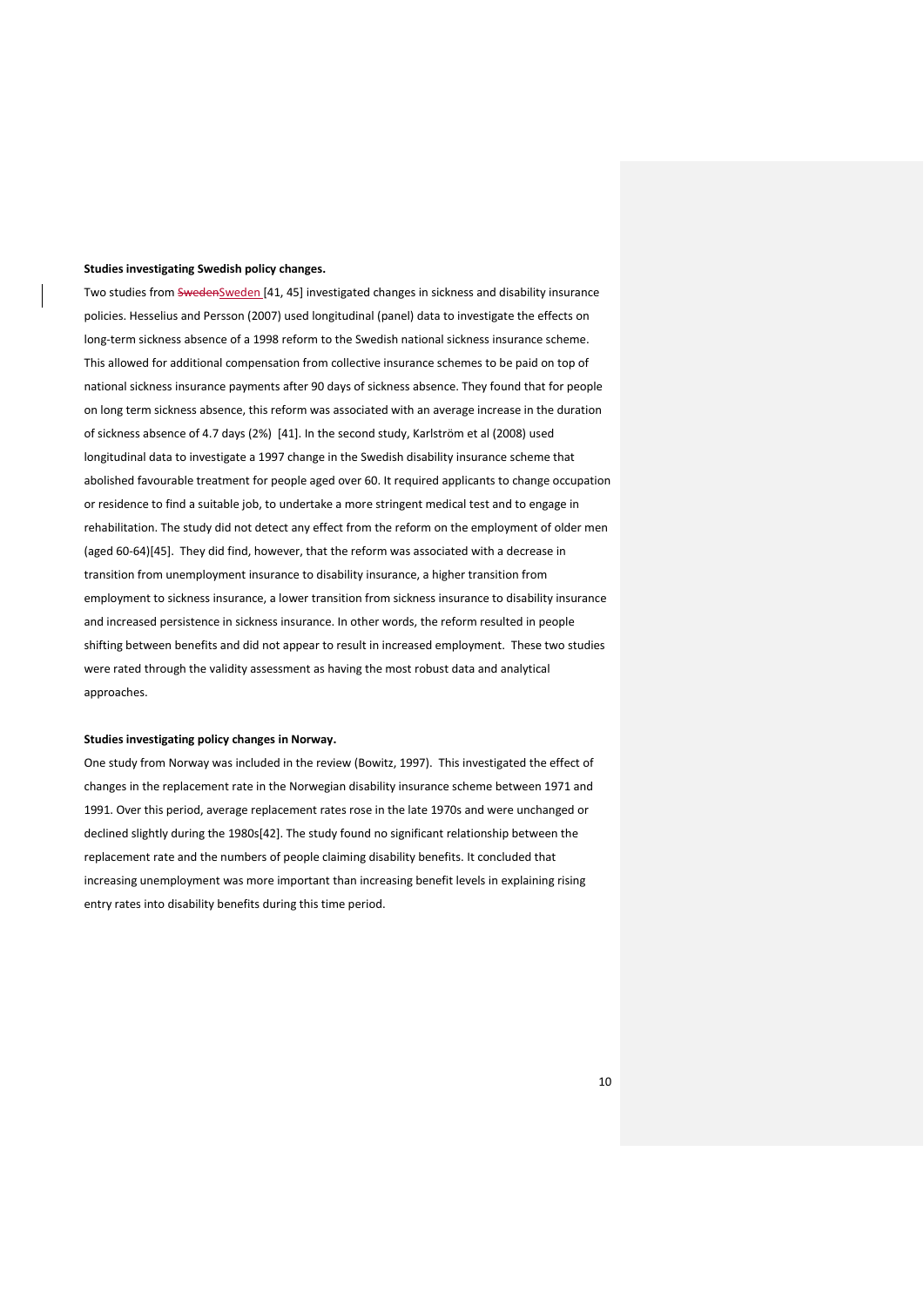| Author                                                        | Populatio                                                                             | <b>Study type</b>                                                                                                                                                                    | Description of policy under                                                                                                                                                                                                                                                                                                                                                                          | Result - regression                                                                                                                                                                                                                                              | <b>Comments</b>                                                                                                                                                                                                                                                                                                                                                                                                                                                                                                                                                                                                                                                                                                                                                                                                                                                                          | VA |
|---------------------------------------------------------------|---------------------------------------------------------------------------------------|--------------------------------------------------------------------------------------------------------------------------------------------------------------------------------------|------------------------------------------------------------------------------------------------------------------------------------------------------------------------------------------------------------------------------------------------------------------------------------------------------------------------------------------------------------------------------------------------------|------------------------------------------------------------------------------------------------------------------------------------------------------------------------------------------------------------------------------------------------------------------|------------------------------------------------------------------------------------------------------------------------------------------------------------------------------------------------------------------------------------------------------------------------------------------------------------------------------------------------------------------------------------------------------------------------------------------------------------------------------------------------------------------------------------------------------------------------------------------------------------------------------------------------------------------------------------------------------------------------------------------------------------------------------------------------------------------------------------------------------------------------------------------|----|
|                                                               | $\mathbf{r}$                                                                          |                                                                                                                                                                                      | analysis                                                                                                                                                                                                                                                                                                                                                                                             | coefficient (p-value)                                                                                                                                                                                                                                            |                                                                                                                                                                                                                                                                                                                                                                                                                                                                                                                                                                                                                                                                                                                                                                                                                                                                                          |    |
| <b>SWEDEN</b>                                                 |                                                                                       |                                                                                                                                                                                      |                                                                                                                                                                                                                                                                                                                                                                                                      |                                                                                                                                                                                                                                                                  |                                                                                                                                                                                                                                                                                                                                                                                                                                                                                                                                                                                                                                                                                                                                                                                                                                                                                          |    |
| Patrik Hesselius and Malin<br>Persson[41]                     | All<br>individuals<br>with<br>sickness<br>absence<br>spells of at<br>least 91<br>days | Differences in<br><b>Differences</b><br>approach using<br>panel data to<br>compare blue<br>collar workers with<br>government<br>workers who were<br>not affected by<br>policy change | A 1998 policy change in the<br>national sickness insurance<br>programme that allowed blue<br>collar workers and municipal<br>workers to claim an additional<br>10% of wages through<br>compensation from collective<br>agreements on top of the<br>national insurance payments,<br>after 90 days of sickness<br>absence. Previously additional<br>payments were deducted from<br>national insurance. | Linear regression of policy<br>change on duration of<br>sickness absence.<br>4.66 days (p=0.001)                                                                                                                                                                 | The authors concluded that this policy resulted in an increase in the duration<br>of sickness absence, in this population by an average of 4.7 days. No<br>corresponding effect was found prior to the 91st day or after the 360th day<br>in sickness absence. Health, education or occupation not controlled in the<br>analysis                                                                                                                                                                                                                                                                                                                                                                                                                                                                                                                                                         | 14 |
| Karlström, Anders;<br>Palme, Mårten;<br>Svensson, Ingemar[45] | Male<br>workers<br>aged 60-<br>64.                                                    | Differences in<br>differences<br>approach using<br>panel data to<br>compare effect of<br>reforms on 60-64<br>year olds to 55-59<br>year olds                                         | 1997 policy change in the<br>Swedish Disability Insurance<br>scheme, which abolished<br>favourable treatment for over 60<br>year olds including requirement<br>to change occupation/residence<br>to find suitable job, a more<br>stringent medical test and the<br>requirement to engage n<br>rehabilitation.                                                                                        | OLS regression of various<br>transitions in and out of<br>employment<br>Employment $\rightarrow$ non-<br>employment<br>$-0.0074$ (p $>0.1$ )<br>All states→Disability<br>Insurance<br>$-0.0104$ (p $>0.1$ )<br>non-employment→ non-<br>employment $0.01(p<0.05)$ | The authors concluded that it was not possible to detect any effect on<br>employment from the reform. There did however appear to be an<br>anticipation effect, in that there was an increased flow into disability<br>insurance when the reform was announced. This was 2 years before the<br>reform was actually implemented.<br>They did however find that the reform was associated with a decrease in<br>transition from unemployment insurance to disability insurance and, higher<br>transition from employment to Sickness insurance and lower transition from<br>Sickness insurance to Disability insurance as well as increased persistence in<br>Sickness insurance. In other words the reform resulted in people shifting<br>between benefit systems and not into the labour market. Level of disability,<br>wages and benefit level were not controlled for in the analysis | 14 |
| <b>NORWAY</b>                                                 |                                                                                       |                                                                                                                                                                                      |                                                                                                                                                                                                                                                                                                                                                                                                      |                                                                                                                                                                                                                                                                  |                                                                                                                                                                                                                                                                                                                                                                                                                                                                                                                                                                                                                                                                                                                                                                                                                                                                                          |    |
| Bowitz E[42]                                                  | Men and<br>women<br>16-66                                                             | A time series<br>approach using<br>ecological data                                                                                                                                   | Changes in the replacement rate<br>in the Norwegian disability<br>insurance scheme between<br>1971-1991. Average replacement<br>rates rose in the late 1970s and<br>were unchanged or declined<br>slightly during the 1980s                                                                                                                                                                          | An error correction<br>weighted linear regression<br>analysing the effect of the<br>replacement rate on the<br>probability of entry into<br>disability benefits.<br>$0.17(p=0.16)$                                                                               | The authors concluded that unemployment was important in explaining<br>rising entry rates into disability benefit, but that there was less evidence for<br>the effect of increases in the replacement rate. No control for health status<br>or educational level.                                                                                                                                                                                                                                                                                                                                                                                                                                                                                                                                                                                                                        | 9  |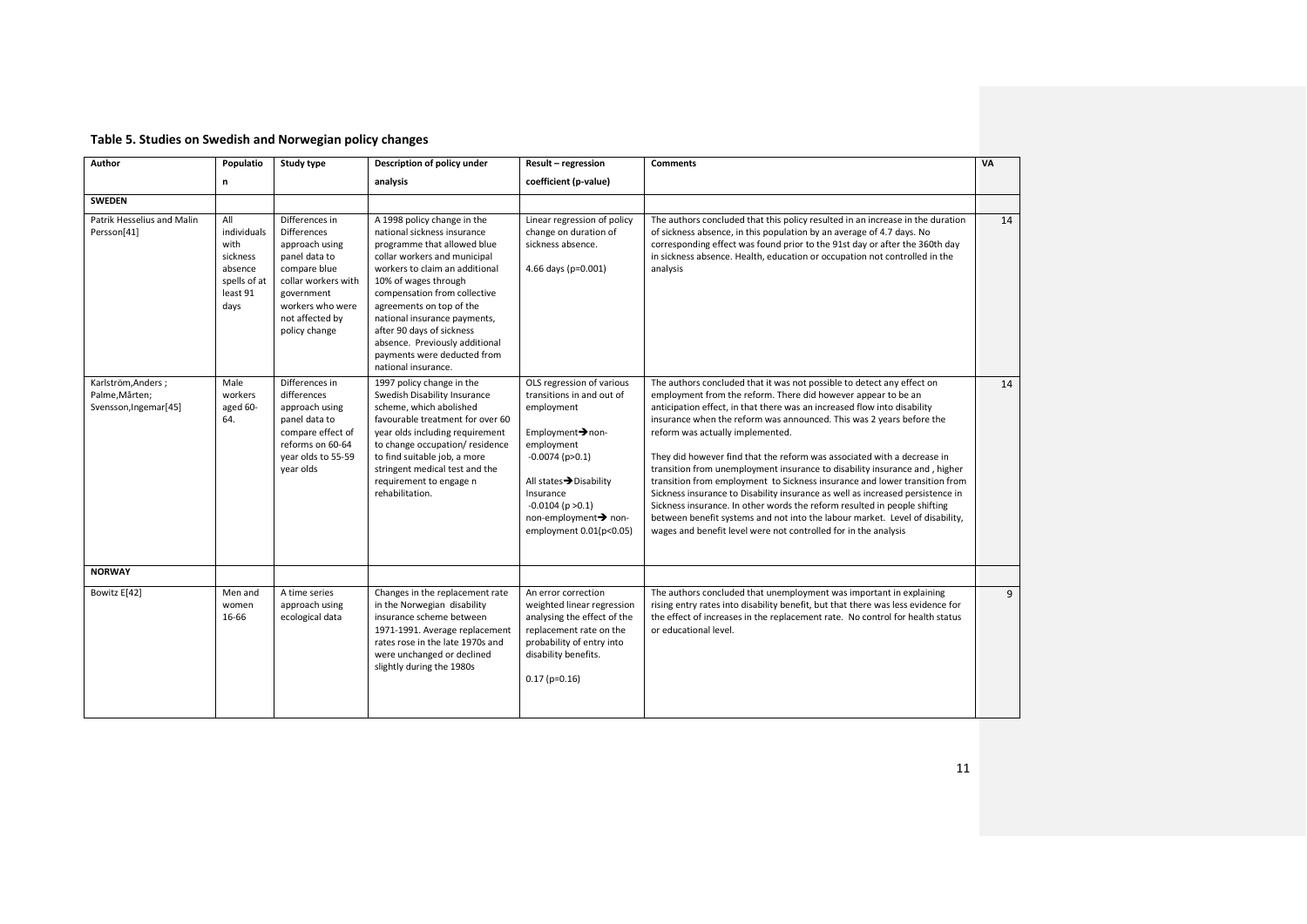#### **Discussion**

Our review sought to identify the evidence available from 5 OCED countries with highly developed social welfare systems, to determine the extent to which the generosity and eligibility requirements of disability benefit programmes affect labour market participation.

There was no clear evidence from these countries that changes in the eligibility requirements of disability benefits had a measurable impact on employment. Of the 5 studies that specifically addressed this issue, 1 from Canada found that relaxing eligibility was significantly associated with a decline in employment of older men[43], 2 papers from Canada found that some periods of relaxed eligibility were associated with a significant increase in employment[34, 46] and 2 papers from Canada[44] and Sweden[45] found no significant effect; importantly this included the Swedish paper that was rated as having the highest level of validity. Two papers from the UK assessed the impact of the Incapacity for Work Act which involved both a reduction in benefit levels and a tightening of assessment approach. These studies gave a mixed picture, one study demonstrated improved employment outcomes[47], whilst the other did not detect any effect[48]. Therefore we conclude that there is insufficient evidence to indicate whether changes in benefit eligibility requirements similar to those studied here will have an impact on the employment of people with disabilities and chronic Illness in well developed welfare states.

Of the 11 studies that investigated whether the generosity of disability benefits influenced labour market participation, 8 reported that benefit levels or benefit replacement rates had a significant negative association with measures of labour market participation [34-41]. Only one of these studies investigated the effect of benefit levels separately on the employment of women and this found no significant effect[46], the others only included men or were on mixed populations. These studies all have substantial validity issues, which we discuss in more detail below. The Swedish study that was assessed as being the most robust did however demonstrate a small but significant effect with an increase in benefit of up to 10% associated with a 2% increase in the duration of long term sickness [41]. Whilst several of the other studies in this review report much larger effects, there is some likelihood that the size and significance of these effects are attributable to other confounding factors and inappropriate statistical methods. We therefore conclude that whilst it is likely that at some level increased benefit generosity will reduce labour market participation, and that the majority of evidence reviewed here points in that direction, there is insufficient evidence of a high enough quality to determine the extent of that effect.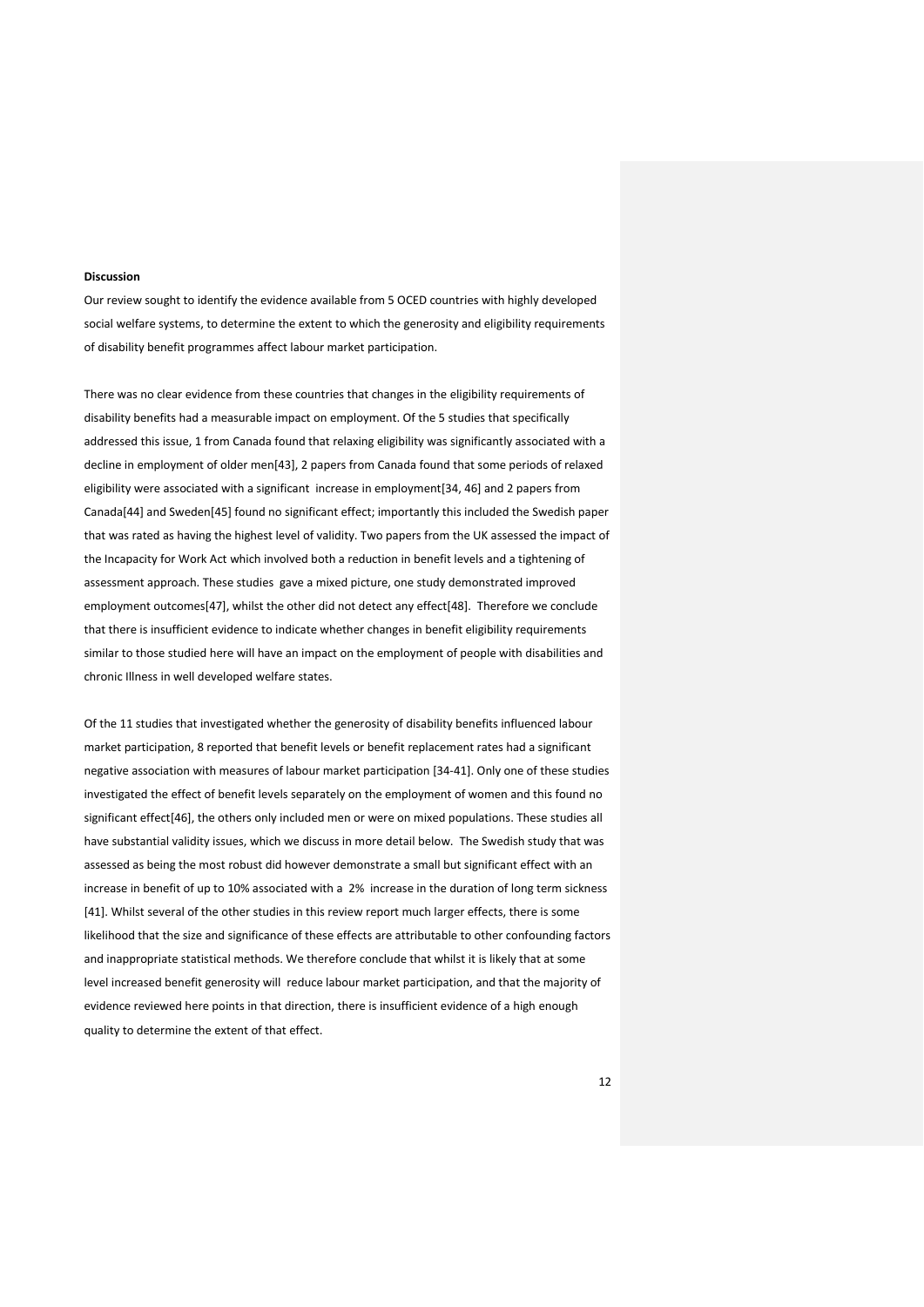#### **Limitations of the available evidence**

All of these studies rely on "natural policy experiments", arising from governments changing disability benefit schemes over time, or when schemes were administered differently in different jurisdictions as in Canada. As with other observational studies, we need first to assess whether the size of the effects observed could be attributable to confounding factors or could have occurred by chance.

Conventional economic analysis of welfare systems has been criticised for oversimplifying the relationship between participation in the labour market and financial incentives [8]. There are numerous interrelated factors that could influence whether a person developing a health problem will subsequently remain in or return to employment. To determine whether the reported results are actually the result of changes in disability benefits, these other factors need to be taken into account either in the study design or in the analysis. Potential confounding factors in these studies would include changes in labour market conditions, disability and workplace legislation, rehabilitation interventions, as well as differences in individual characteristics such as educational level or health status. However many of the studies reviewed here had not fully taken this context into account. Four out of the 16 studies reviewed did not control for labour market conditions in their analysis [35, 39-40, 49]. Seven studies used aggregate (ecological) data in which individual characteristics cannot be adequately controlled for [34, 37-40, 42, 46]. Even those studies using individual data lacked sufficient controls for important individual confounders: all 16 studies were missing controls for one or more of the following variables; educational level, occupation, health status or wages.

It is recognised that these confounding issues can be partly overcome by using a "differences in differences" design and through using fixed effects models with longitudinal (panel) data[50]. Nine of the studies in this review [34-35, 40-41, 43-46, 49] used a difference in difference approach. Four of the studies reviewed used longitudinal (panel) data [41, 45, 47-48], and only 2 of used both [41, 45].

Fixed effects models will however only control for unobserved individual effects if these do not vary over time. Difference in difference designs, where one group has been affected by a policy change whilst another has not, will still be susceptible to an imbalance in characteristics between these two groups particularly if this results in different trends over time in the outcome.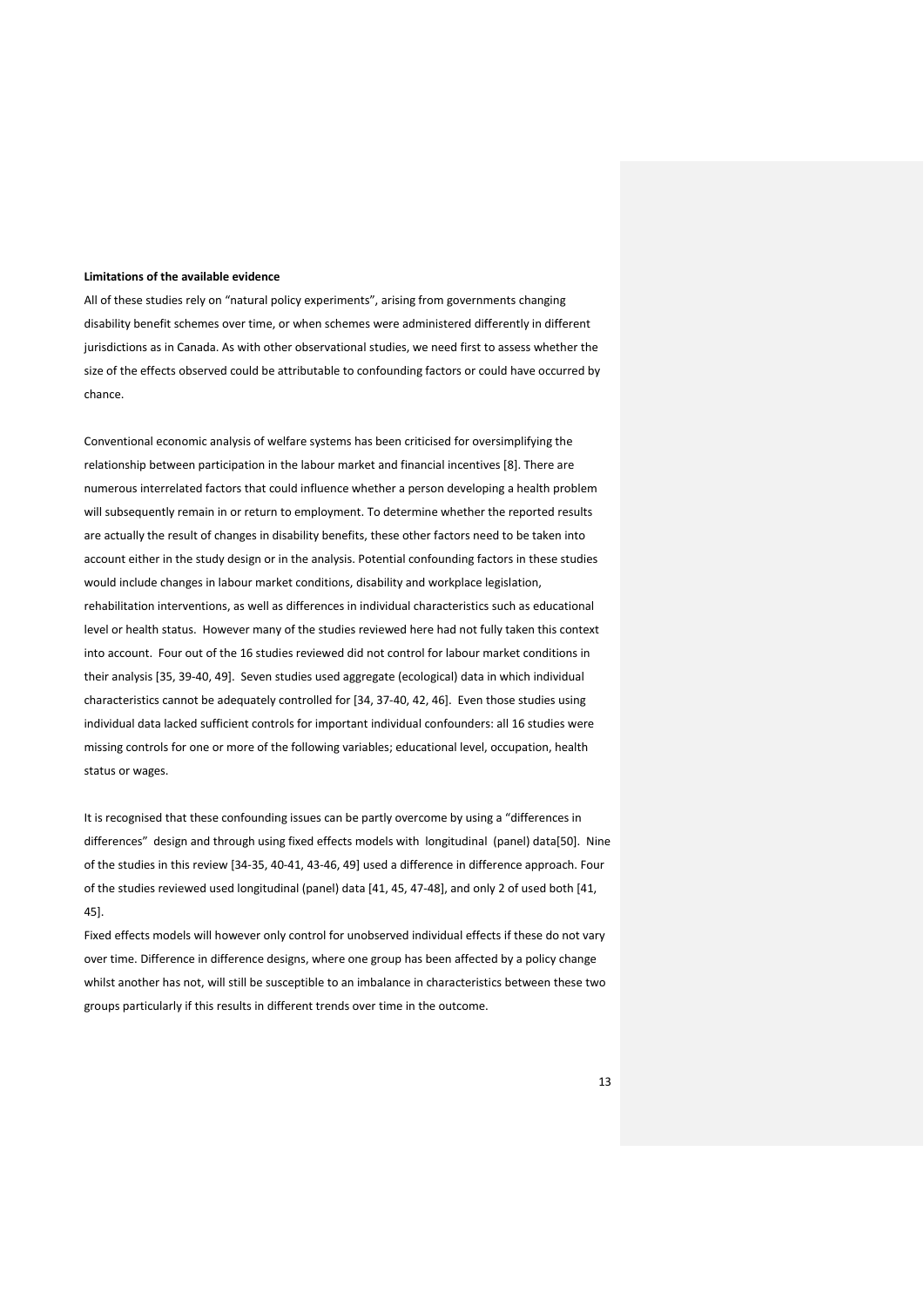The statistical techniques used by many of the studies in this review have been criticised widely in the econometric literature [51-53]. In particular where they have not taken into account serial and spatial correlation in the dependant variable [51-52]. Bertrand et al. (2004) demonstrate that this issue could result in difference-in-difference studies reporting a significant effect 45% of the time when in fact there is no effect[52]. Nine of the studies in this review, [34-39, 42-43] had not taken one or other of these issues into account and therefore will have under-estimated the standard error of the effect. The two studies from Sweden [41, 45] were rated as having the highest validity because they were the only studies to use longitudinal (panel) data, a difference in differences approach and an appropriate statistical technique. Given the threats to the validity of many of the studies in this review conclusions are necessarily limited and indicate that there is a lack of evidence of a high enough quality to indicate the extent to which these policies will increase labour market participation of people with chronic illness and disabilities.

#### **Policy implications**

There are various potential reasons why we found no clear evidence that changes in benefit eligibility requirements influenced employment. This may have resulted from the methodological issues discussed but it is also possible that there is actually no effect from these policies. One possible reason for a lack of effect, suggested by some papers in this review, is that changes in the eligibility structure for one benefit may result in movement into other benefit schemes rather than into the labour marketmarket [45, 47]. For example Karlstrom and Palme (2008) show that changes in the assessment requirements for disability benefits in Sweden resulted in increased persistence of people on sickness and unemployment benefits , but no increase in employment[45]. This indicates that changes to disability benefits need to be coordinated with developments in other welfare benefit schemes. The aim should be to increase employment rather just reducing the number of people on benefits.

Whilst we did not find sufficient evidence of a high enough quality to indicate the extent to which changes in benefit generosity affect employment, several studies indicated that wage levels and the level of unemployment, are potentially more important influences on the employment of people with disabilities. Three of the studies from the UK and Canada report that the low wages of jobs available was a more important predictor of decreased employment than the level of disability benefits [36, 39-40]. The level of unemployment at a regional and national level is also recognised as an important determinant of the numbers of people on disability benefits in two papers from the UK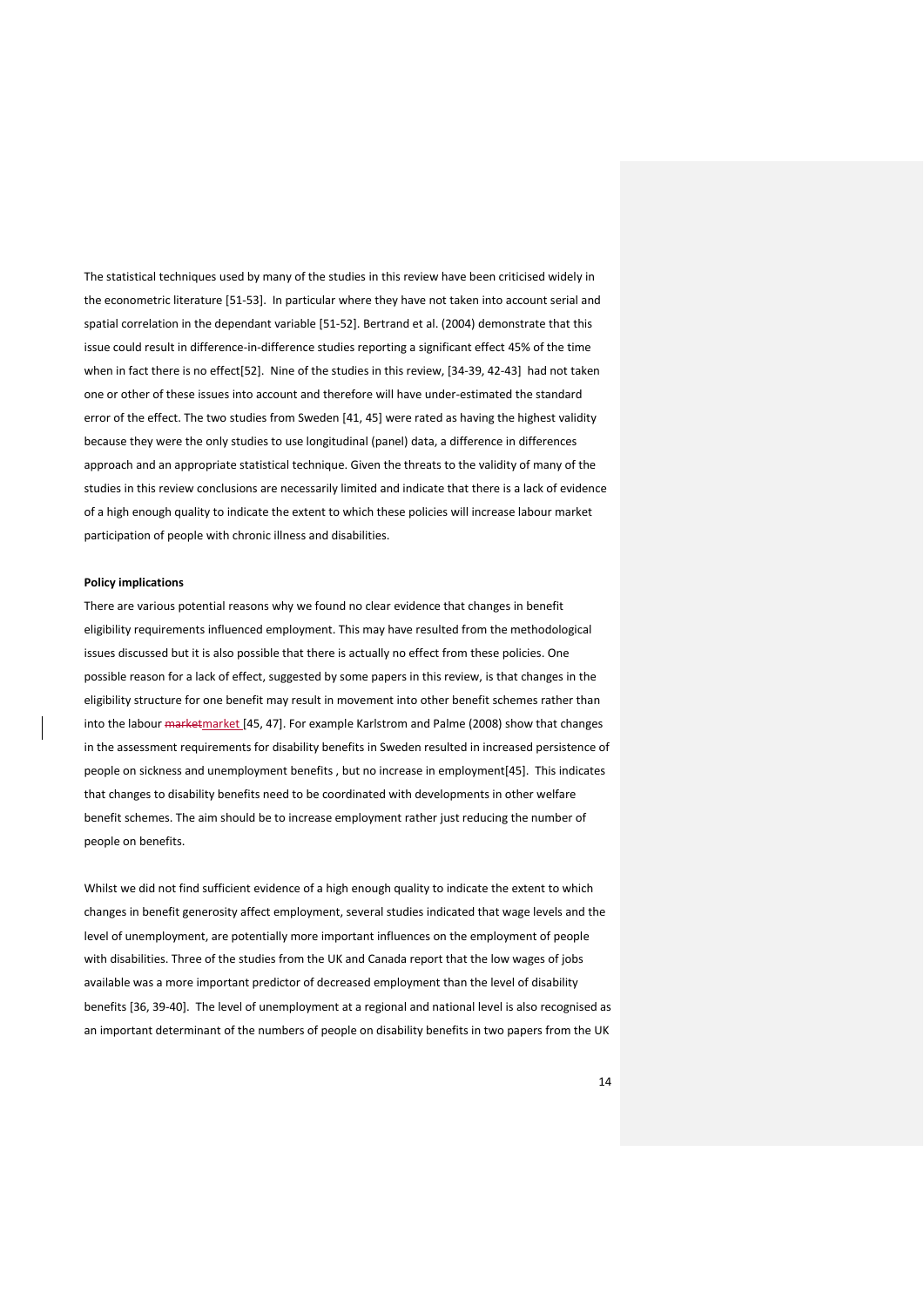and Norway [38, 42], with higher numbers on disability benefits associated with higher levels of unemployment.

The relationship between the level of wages and the structure of the disability benefit system in a country has important implications for work incentives and the differential effect of benefit levels on different socioeconomic groups. Norway, Denmark and Sweden are characterised by high minimum wages and generous disability benefits. High minimum wages in these countries may give strong incentives to work particularly for people with low social status, overriding the disincentive effects of high benefits. In Norway and Sweden benefit levels are dependent on previous earnings; this means that replacement rates (i.e the proportion of wages that would be replaced by benefits) are at a similar level for people on low wages as for those on higher wages. In countries with flat rate benefits such as the UK, Denmark and to a lesser extent Canada, the replacement rate will be higher for low wage earners than for higher earners. The disincentive effects of disability benefits are therefore likely to be greater for less skilled socioeconomic groups in those countries with flat rate benefits, particularly if wage levels for unskilled labour are also low. This may explain why two of the studies from the UK found that the negative effect of benefit levels on employment was larger for people with no qualifications[39-40].

In all five countries included in this review the employment rates of people with a chronic illness or disability decrease steeply with decreasing socioeconomic status [6-7]. The evidence presented here suggests that a combination of low wages for unskilled labour, high unemployment in disadvantaged areas and flat-rate disability benefits is likely to exacerbate this level of inequality. Interventions which may be influential would include those which increase the number of jobs that are accessible to people with disabilities and increase their wages either through subsidies or minimum wage legislation.

Before policy makers consider lowering and/or restricting access to disability benefits, on the assumption that it will increase employment amongst people with disabilities, they need to weigh up the potential benefits that may result from this policy, against its potential negative consequences. This review demonstrates that there is lack of high quality evidence of the extent to which reducing benefit levels will increase employment in countries with well developed welfare states. The level of gain from reducing benefits is largely unknown. The negative consequences have also not been assessed, but would potentially include increased poverty for people who already have health problems, possibly exacerbating health inequalities. Whilst changing benefit levels may affect the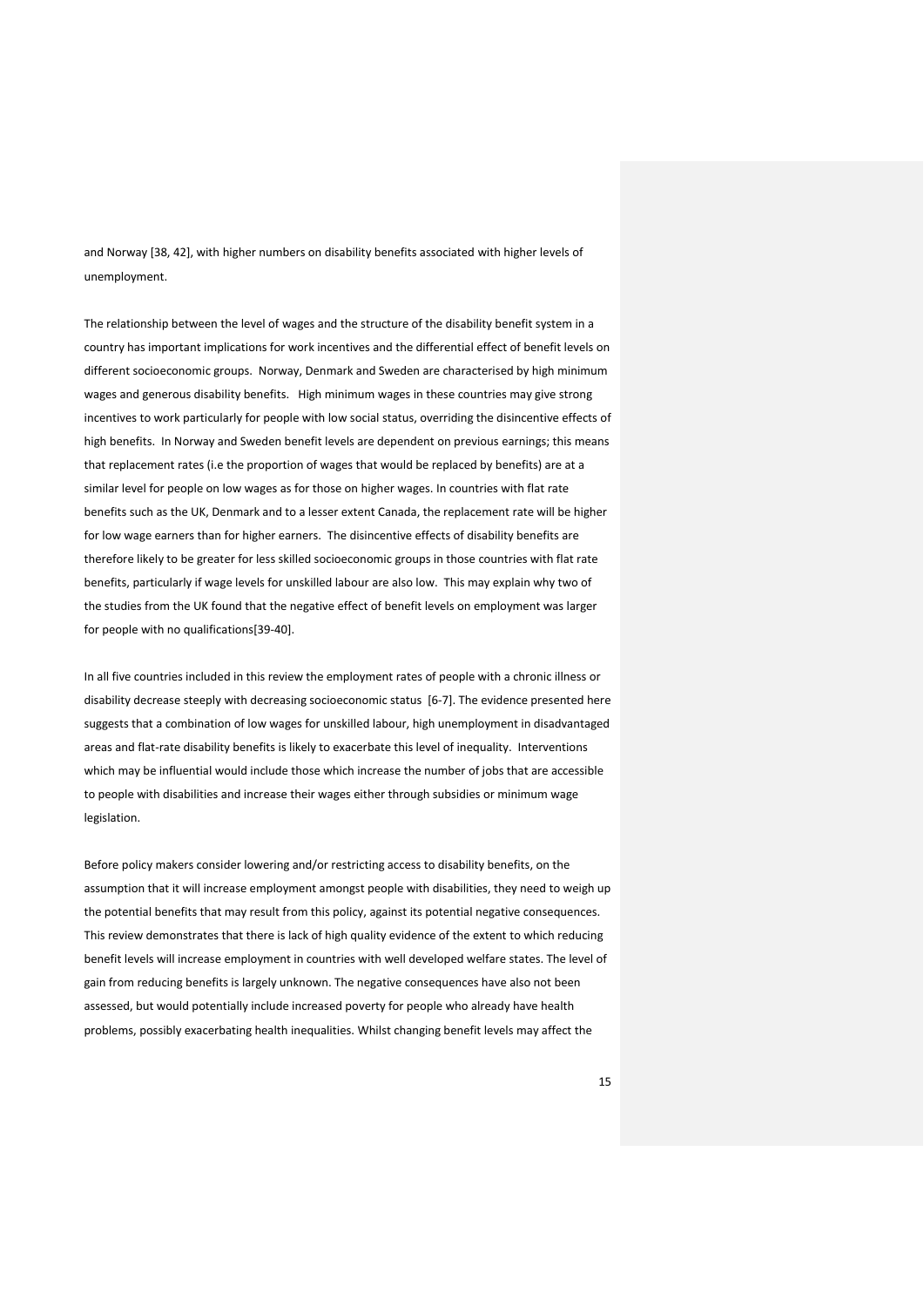employment of some claimants at the margins, the consequences of this, in terms of loss of income, affects all claimants. If the employment effects are found to be small and leave more vulnerable groups such as people with mental health problems on reduced benefits, the negative consequences may outweigh the gains made in increasing employment.

Future evaluations of these policies need to determine the extent to which they impact, not only on the employment of people with chronic illness and disabilities, but also on their income, social inclusion and health, as well as any differential impact across health conditions and social groups.

## Funding

SC and MMW were funded by the Public Health Research Consortium, which is funded by the Department of Health Policy Research Programme. The views expressed in the publication are those of the authors and not necessarily those of the DH. BB and LN????

## **Appendix 1. Major disability benefit changes in countries included in study**

| Country   | <b>Major Reforms of Disability Benefits</b>                                                                                                           |
|-----------|-------------------------------------------------------------------------------------------------------------------------------------------------------|
| Canada    | 1973- Benefits in the QPP programme increased by \$50(CAD).[49]                                                                                       |
|           | 1984 - QPP introduced early retirement option. [49]                                                                                                   |
|           | 1987- CPP doubled the value of the flat-rate component of the benefit to a level equal to                                                             |
|           | that paid by the QPP, relaxed the contributory eligibility rule and introduced early                                                                  |
|           | retirement option. [34, 46, 54]                                                                                                                       |
|           | 1989 – CPP policy directive allowing non medical factors such as the regional unemployment<br>rate to be taken into account when assessing claims[54] |
|           | 1992- CPP allowed for retrospective claims for benefits to be determined some time after                                                              |
|           | the date of onset of disability                                                                                                                       |
|           | 1993- QPP changed their requirement for being unable to work from "any job" to "usual                                                                 |
|           | job" and relaxed contribution requirements                                                                                                            |
|           | 1995- A more stringent set of medical adjudication guidelines adopted in the CPP.                                                                     |
|           | 1995-A reversal of previous policy in the CPP allowing non medical factors such as the                                                                |
|           | regional unemployment rate to be taken into account when assessing claims.                                                                            |
|           | 1995 - CPP Expands work test requirements to include 55-64 year olds.                                                                                 |
|           | 1998-CPP changes contribution requirements and increases number of years of earnings                                                                  |
|           | used to calculate earnings related portion of benefit.                                                                                                |
| <b>UK</b> | 1971 - Invalidity Pension and Invalidity Allowance (together known as Invalidity Benefits                                                             |
|           | (IVB) contribution-based, income-replacement benefit introduced.                                                                                      |
|           | 1975 – Introduction of Non-Contributory Invalidity Pension (NCIP) at lower rate than IVB                                                              |
|           | (housewives ineligible)                                                                                                                               |
|           | 1984 - NCIP replaced with Severe Disablement Allowance.                                                                                               |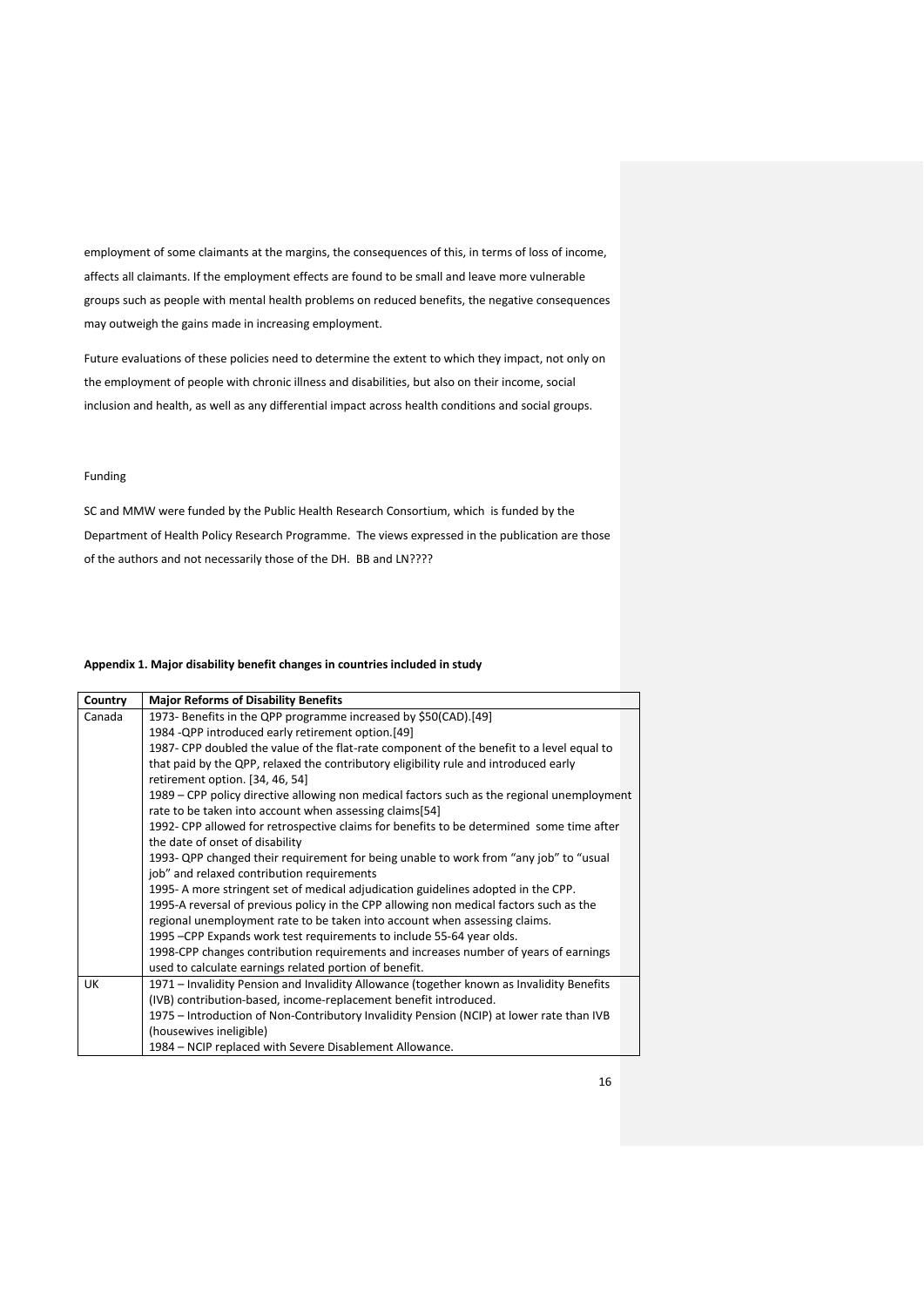|         | 1980- Invalidity Benefits linked to prices rather than being up-rated with earnings as they<br>had been previously.                                                                                                                                                                                                                          |
|---------|----------------------------------------------------------------------------------------------------------------------------------------------------------------------------------------------------------------------------------------------------------------------------------------------------------------------------------------------|
|         | 1986 – Income Support replaces Supplementary Benefit and includes extra cost Disability<br>Premium[55]                                                                                                                                                                                                                                       |
|         | 1995- Incapacity for Work Act replaces IVB with Incapacity Benefit (IB). IB was not available<br>to people over state pension age, eligibility conditions were tighter, those claiming IB no<br>longer received an additional pension based on earnings history, as a result the benefit level<br>for older workers reduced by about 37%[39] |
|         | 1999- Contribution conditions modified, additional information required on ability to work,<br>income from private pensions taken into account in assessing amount of benefit to be paid<br>out.                                                                                                                                             |
|         | 2001 -Severe Disablement Allowance closed to new claims.                                                                                                                                                                                                                                                                                     |
|         | 2008- Welfare Reform Act replaces IB with Employment Support Allowance for new                                                                                                                                                                                                                                                               |
|         | claimants, this includes a more stringent work capability assessment and two-tier benefit                                                                                                                                                                                                                                                    |
|         | with those deemed to be capable of work related activity will receive lower benefits than                                                                                                                                                                                                                                                    |
|         | those judged unable to work conditional upon them undertaking work-related activity. [56]                                                                                                                                                                                                                                                    |
| Sweden  | 1987-Increase in sickness benefit replacement rate to 90% of earnings for all claims                                                                                                                                                                                                                                                         |
|         | 1991-Reduction in sickness benefit level to 75% in the first three days.                                                                                                                                                                                                                                                                     |
|         | 1992 - Reduction in sickness benefit level to 80% after day 90.                                                                                                                                                                                                                                                                              |
|         | 1993- Reduction in sickness benefit level to 70% after the first year.<br>Second half of the 1990s compensation rates increased again, offering 90% until the end of                                                                                                                                                                         |
|         | the first year and 80% thereafter.                                                                                                                                                                                                                                                                                                           |
|         | 1995-Tougher rules for sickness certification introduced                                                                                                                                                                                                                                                                                     |
|         | 1997- Policy change in the disability insurance scheme, which abolished favourable                                                                                                                                                                                                                                                           |
|         | treatment for over 60 year olds, introducing the requirement to change occupation or                                                                                                                                                                                                                                                         |
|         | residence to find suitable job as well as a more stringent medical test and the requirement                                                                                                                                                                                                                                                  |
|         | to engage n rehabilitation.                                                                                                                                                                                                                                                                                                                  |
|         | 1998 - A policy change in the sickness insurance programme that allowed blue collar                                                                                                                                                                                                                                                          |
|         | workers and municipal workers to claim an additional 10% of wages through compensation<br>from collective agreements on top of the national insurance payments, after 90 days of<br>sickness absence.                                                                                                                                        |
|         | 2003 Sickness and disability benefits merged: claimants aged under-30 receive 'activity                                                                                                                                                                                                                                                      |
|         | compensation' only paid for a maximum of three years, over-30s receive 'sickness                                                                                                                                                                                                                                                             |
|         | compensation' that can be permanent                                                                                                                                                                                                                                                                                                          |
|         | 2007- New guidelines introduced for granting sick leave certificates by GPs                                                                                                                                                                                                                                                                  |
|         | 2008- Reduction in sickness benefit to 80% of prior earnings for the first year, 75% for the                                                                                                                                                                                                                                                 |
|         | second year payable for a maximum of 550 days. [5, 45, 57-59]                                                                                                                                                                                                                                                                                |
| Norway  | 1988 the introduction of a medical Certificate system at 8 weeks of sickness absence.[60]<br>1993 Second medical reassessment introduced at 12 weeks                                                                                                                                                                                         |
|         | 1970's-1980's-On average, replacement rates rose in the late 1970s and were unchanged or                                                                                                                                                                                                                                                     |
|         | declined slightly during the 1980s.[28]                                                                                                                                                                                                                                                                                                      |
|         | 1991- Eligibility criteria tightened and level of benefit reduced [60-61]                                                                                                                                                                                                                                                                    |
|         | 1998- Minimum pension increased by 10%, age limit raised from 16 to 18 years old medical                                                                                                                                                                                                                                                     |
|         | requirements sharpened for young disabled[62]                                                                                                                                                                                                                                                                                                |
|         | 2000- Requirement for having gone through rehabilitation increased[62]                                                                                                                                                                                                                                                                       |
|         | 2004- Introduction of temporary disability benefit, and stricter evaluation of the functional                                                                                                                                                                                                                                                |
|         | capacity of the people on sick leave, including sanctions on GPs who do not comply with the                                                                                                                                                                                                                                                  |
| Denmark | new rules.                                                                                                                                                                                                                                                                                                                                   |
|         | Prior to 2003- Disability benefit level depended degree of disability, family status and age.<br>2003 - A new disability pension scheme consolidated this scheme into one benefit payable                                                                                                                                                    |
|         | at a flat rate which is around half of the gross average wage. The partial benefit for partial                                                                                                                                                                                                                                               |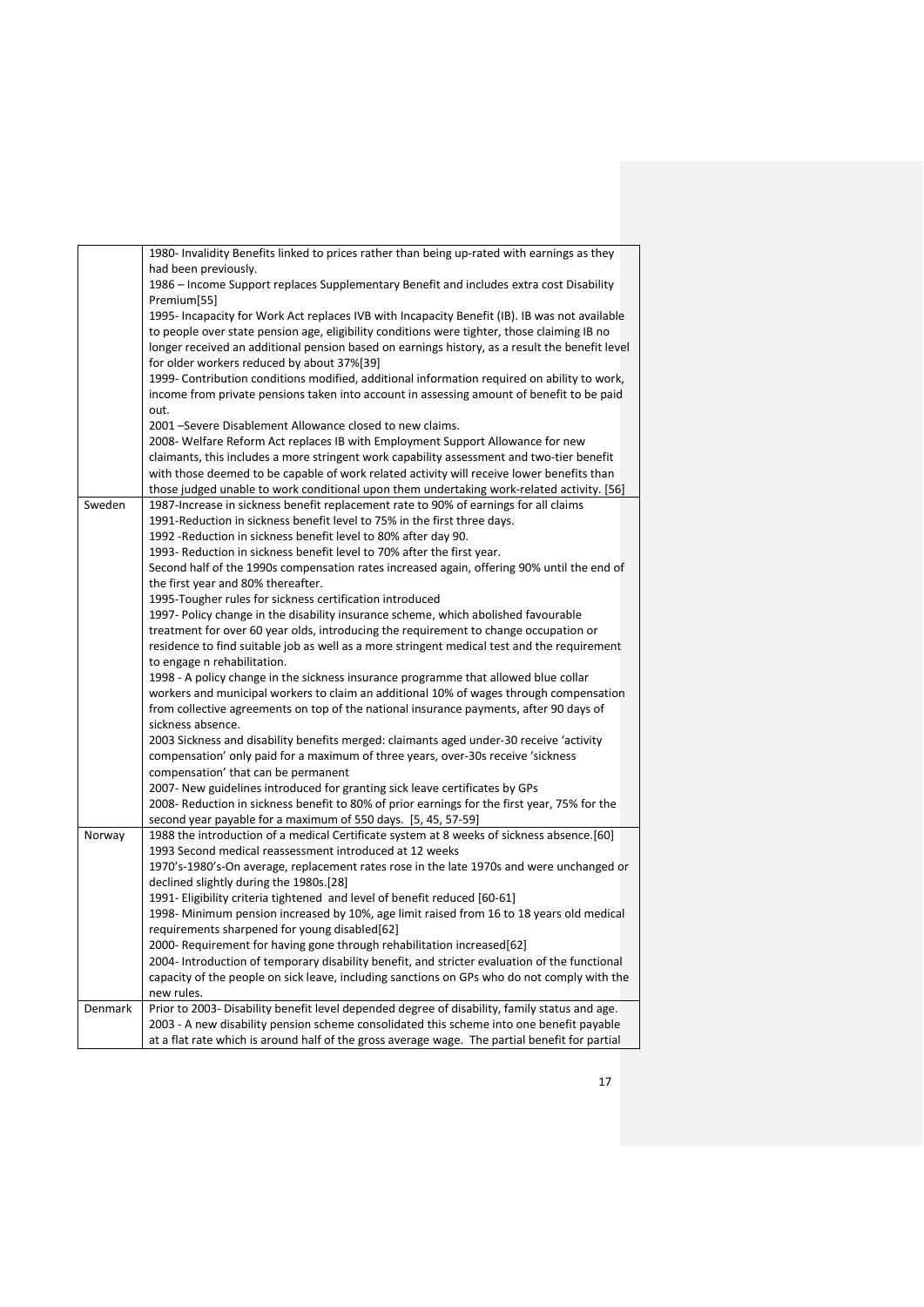| disability was abolished altogether. The reform also included a change in the assessment   |
|--------------------------------------------------------------------------------------------|
| criterion so that a person is now assessed as to whether they can support themselves       |
| through any work including a subsidised flex-job.                                          |
| 2005 - New medical certificates for sickness certification were introduced with a focus on |
| the person's ability to function (certificates remain non-statutory)[63].                  |

## Appendix 2: **Databases searched**

- 1. British Humanities index BHI
- 2. MEDLINE
- 3. Scopus Business and Economics
- 4. Scopus natural sciences
- 5. Sociological Abstracts
- 6. International Bibliography of the Social Sciences
- 7. Database of Abstracts of Reviews of Effects
- 8. Cochrane database for systematic reviews
- 9. Social Sciences Index
- 10. Proquest dissertations and thesis
- 11. Econpapers
- 12. System for Information on Grey Literature in Europe Archive
- 13. Web of Science

## Websites

- 1. International Labour Organisations
- 2. OECD
- 3. Department for work and Pensions
- 4. Her Majesties Revenue and Customs
- 5. Institute for Fiscal Studies
- 6. National Institute for Economic and Social Research.
- 7. The Institute for Employment Research.
- 8. Centre for Economic Policy Research
- 9. Danish National Centre for Social Research.
- 10. Stockholm University's Department of Economics Working papers.
- 11. Sweden's National Institute of Economic Research.
- 12. The Institute for Labour Market Policy Evaluation

Appendix 3.

## **Validity Assessment**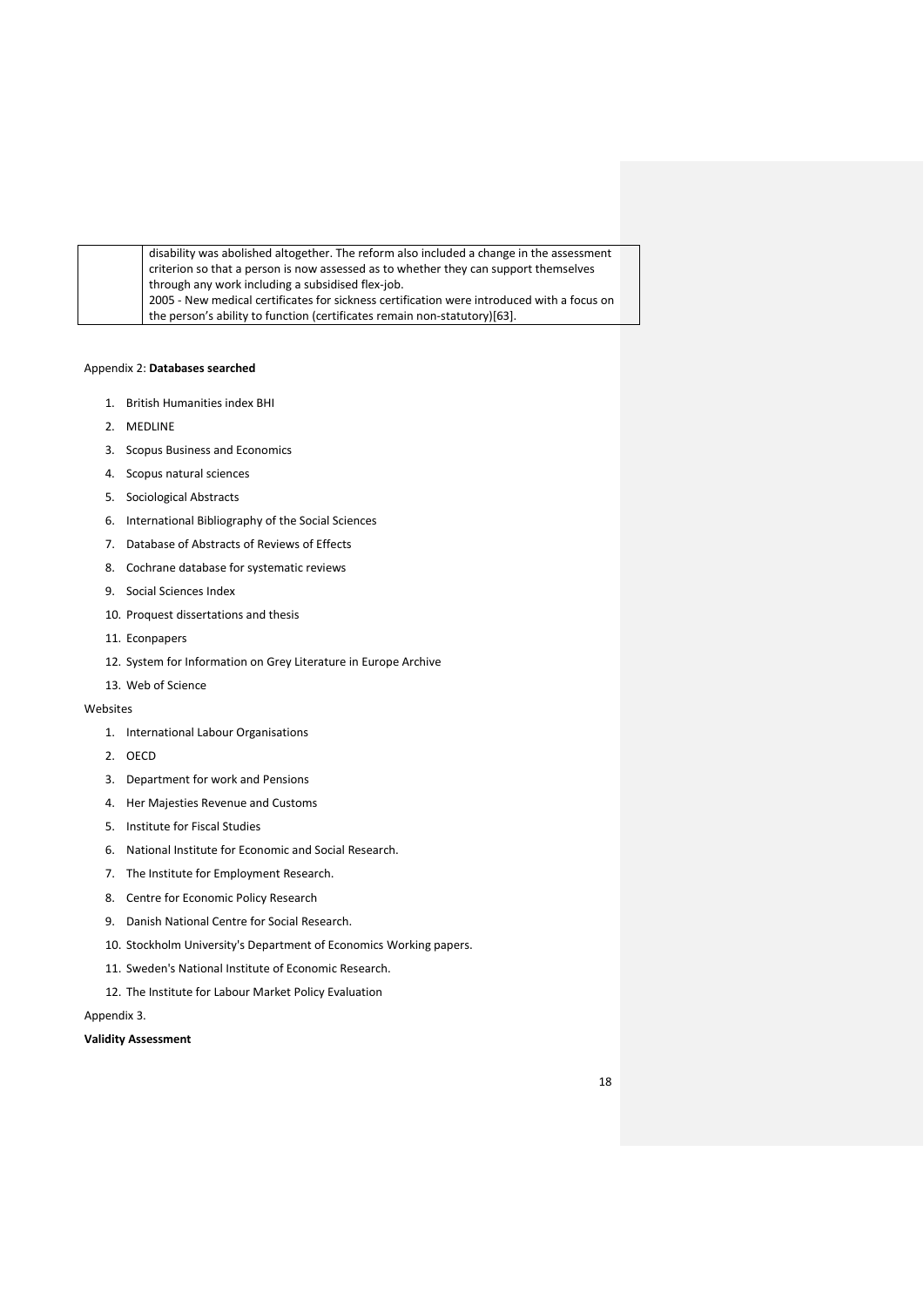| Criteria         | Rationale                                            | Score                              |
|------------------|------------------------------------------------------|------------------------------------|
| Unit of          | First, whether the unit of analysis was aggregate    | 3- Longitudinal (panel) data       |
| analysis         | (ecological), individual or repeated measures on     | 2-Individual data                  |
|                  | the same individuals (panel). Panel data was seen    | 1-Ecological (aggregate data)      |
|                  | as being the most robust as it allows for            |                                    |
|                  | unmeasured confounding factors to be accounted       |                                    |
|                  | for where these do not vary within individuals       |                                    |
|                  | over time. Ecological studies were seen at the       |                                    |
|                  | least robust as ecological bias can occur where      |                                    |
|                  | aggregate data are used to make inferences about     |                                    |
|                  | individuals. [64] Second, in terms of the            |                                    |
|                  | comparison approach used in the analysis.            |                                    |
| Comparison       | Studies either compared cross sectional              | <b>3-Difference in Differences</b> |
| approach         | differences in disability benefits, changes over     | 2-Interupted time series           |
|                  | time or a combination of both using a difference in  | <b>3-Cross sectional</b>           |
|                  | differences approach. Cross sectional comparisons    |                                    |
|                  | will be particularly susceptible to unmeasured       |                                    |
|                  | sources of confounding. Studies that look at         |                                    |
|                  | changes in the same group over time will             |                                    |
|                  | overcome this to a certain extent; however the       |                                    |
|                  | results will be at risk of being influenced by other |                                    |
|                  | secular trends. The most robust approach will be     |                                    |
|                  | where a policy has changed over time for one         |                                    |
|                  | group and this is compared with another group        |                                    |
|                  | that is unaffected by the change (a difference in    |                                    |
|                  | differences approach).                               |                                    |
| <b>Selection</b> | Assessment of the level of selection and response    | 3- Random sample/ Nationally       |
| and              | bias, based on information reported on data          | recognised survey                  |
| response         | sources. No studies reported response rates or       | 2-Non random sample but            |
| bias             | formally assessed response or selection bias. Most   | evidence that it is comparable     |
|                  | studies used recognised national surveys.            | 1- Non random sample from          |
|                  |                                                      | administrative system of           |
|                  |                                                      | programs without universal         |
|                  |                                                      | coverage.                          |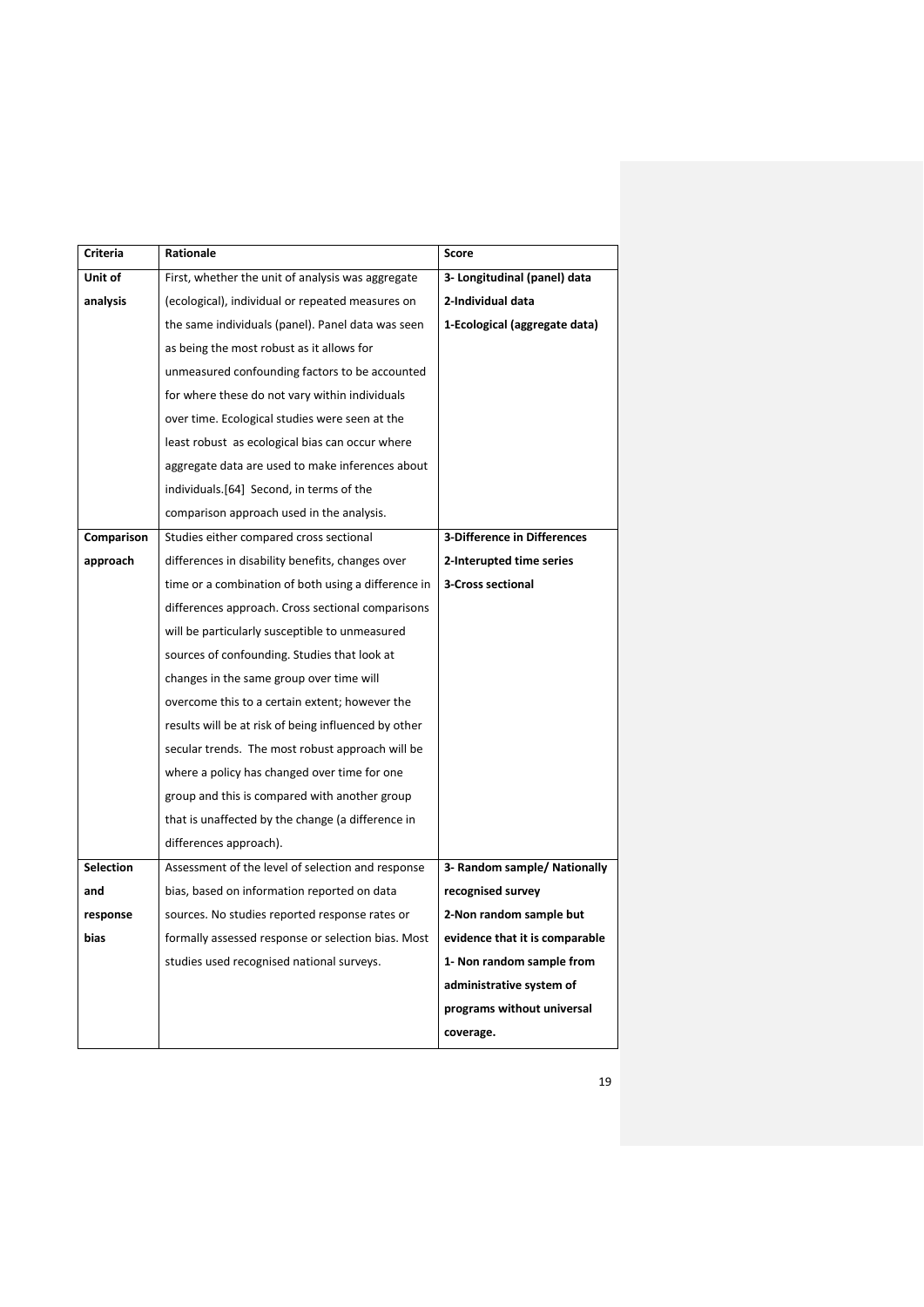| Confounding     | Whether potential confounders were adequately        | 3- All major confounders       |
|-----------------|------------------------------------------------------|--------------------------------|
|                 | adjusted for in the analysis (Age, Sex, Health       | included in analysis           |
|                 | status, Labour market conditions, wage, education    | 2-Missing <3 confounders       |
|                 | or occupation.                                       | 1-missing >2 confounders       |
| <b>Analysis</b> | The likelihood of the analysis resulting in biased   | 3- large sample size and an    |
|                 | estimates was assessed. This included looking at     | appropriate statistical        |
|                 | the sample size and whether an appropriate           | technique was used             |
|                 | statistical technique had been used. In particular   | 2-Either an inappropriate      |
|                 | several studies had not adequately adjusted for      | statistical technique was used |
|                 | the spatial clustering and serial correlation in the | or the sample size was small.  |
|                 | data. Often multiple model specifications are        | 3.-Both an inappropriate       |
|                 | presented each with different sets of covariates     | statistical technique was used |
|                 | without a systematic approach to identify the        | and the sample was small.      |
|                 | most appropriate covariates to include in the final  |                                |
|                 | model [65].                                          |                                |

## Appendix 4. Summary of search stategy

| Policy     | (change/difference/reform/eligib*/uneligib*/qualify*/entitl*/generosity/screen*/ |
|------------|----------------------------------------------------------------------------------|
|            | condition* AND /benefit*/insurance/income replacement/pension*/                  |
|            | compensation/welfare/social security),                                           |
| Population | (sickness/disab*/chronic/injur*/accident/illness/)                               |
| Outcome    | Labour/labor/work/force/involve*/participat*/unemployment/employment).           |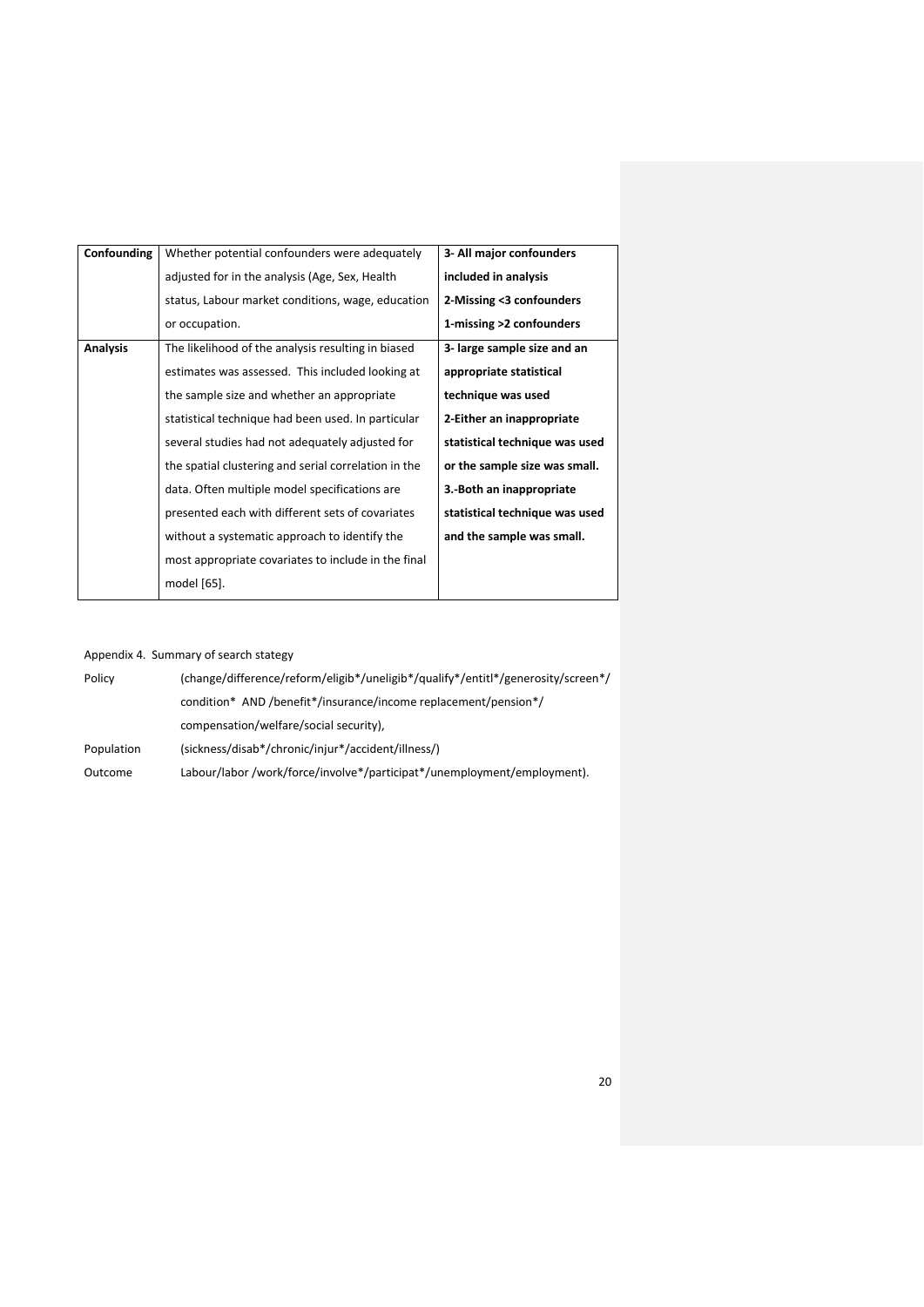

## **Figure 1 Flow chart for searches and study selection**

A full search strategy is available from the author's on request

References

1 OECD. Transforming Disability into Ability Policies to Promote Work and Income Security for Disabled People. Paris: OECD 2003.

2 OECD. Sickness, Disability and Work (Vol. 1): Norway, Poland and Switzerland. Paris: OECD 2006.

3 OECD. Sickness, Disability and Work (Vol. 2): Australia, Luxembourg, Spain and the United Kingdom. Paris: OECD 2007.

4 OECD. Sickness, Disability and Work (Vol. 3): Denmark, Finland, Ireland and the Netherlands. Paris: OECD 2008.

5 OECD. Sickness, Disability and Work: Breaking the Barriers SWEDEN: Will Reforms Really Make it. 2009.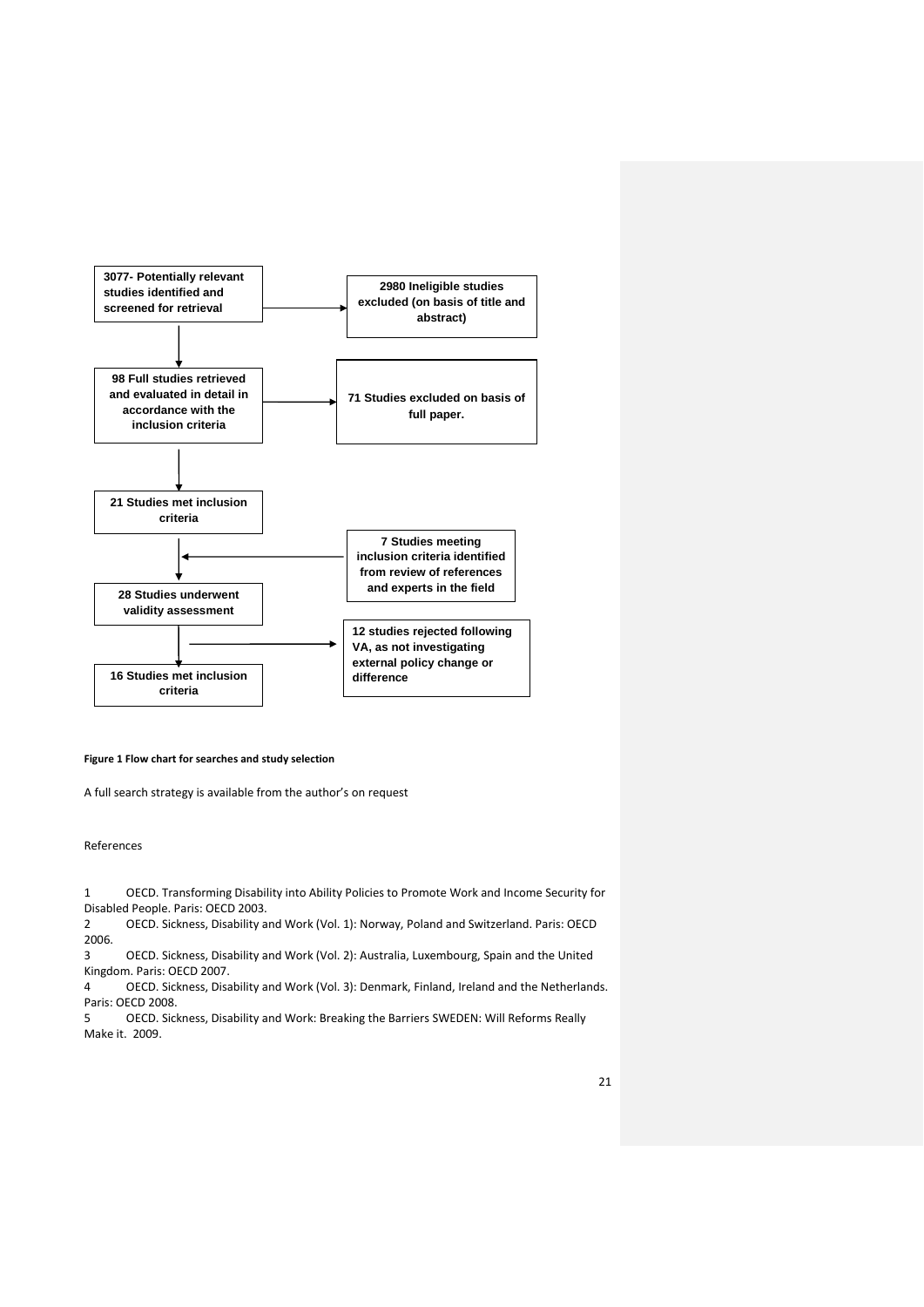6 Burstrom B, Holland P, Diderichsen F*, et al.* Winners and losers in flexible labor markets: the fate of women with chronic illness in contrasting policy environments--Sweden and Britain. *IntJ Health Serv* 2003;**33**:199-217.

Burstrom B, Whitehead M, Lindholm C, et al. Inequality in the social consequences of illness: how well do people with long-term illness fare in the British and Swedish labor markets? *IntJ Health Serv* 2000;**30**:435-51.

8 Atkinson A, Morgensen G, eds. *Welfare and Work Incentives: A North European Perspective*. Oxford: Oxford University Press 1993.

9 Parsons DO. The Decline in Male Labor Force Participation. *The Journal of Political Economy* 1980;**88**:117-34.

10 Black D, Daniel K, Sanders S. The Impact of Economic Conditions on Participation in Disability Programs: Evidence from the Coal Boom and Bust. *The American Economic Review* 2002;**92**:27-50.

11 Autor DH, Duggan MG. The Rise In The Disability Rolls And The Decline In Unemployment\*. *Quarterly Journal of Economics* 2003;**118**:157-205.

12 Haveman RH, Wolfe BL. The Decline in Male Labor Force Participation: Comment. *The Journal of Political Economy* 1984;**92**:532-41.

13 Bound J. Health and Earnings of Rejected Disability Insurance Applicants. *American Economic Review* 1989;**79**:482-503.

14 Bound J, Waidmann T. Accounting for Recent Declines in Employment Rates among Working-Aged Men and Women with Disabilities. *The Journal of Human Resources* 2002;**37**:231-50. 15 Bound J. The Health and Earnings of Rejected Disability Insurance Applicants: Reply. *The American Economic Review* 1991;**81**:1427-34.

16 Affairs MotIaS. Consolidation Act on Social Pensions. 2004.

17 Duncan M. WHY HAVE UK DISABILITY BENEFIT ROLLS GROWN SO MUCH? *Journal of Economic Surveys* 2008;**22**.

18 AlltheWeb. 2008.

19 Rice N, Godfrey C, Slack R*, et al.* A systematic review of the effects of price on the smoking behaviour of young people. York 2009.

20 Downs SH, Black N. The feasibility of creating a checklist for the assessment of the methodological quality both of randomised and non-randomised studies of health care interventions. *Journal of Epidemiology and Community Health* 1998;**52**:377-84.

21 Wells G, Shea B, O'Connel D*, et al.* The Newcastle-Ottawa Scale (NOS) for assessing the quality of nonrandomized studies in meta-analysis [manuals and scales]. [internet]. 2008. 22 McMaster U. Effective Public health Parcatice Project. Quality assessment tool for

quantitative studies. 2008.

23 Campolieti M, Gunderson M, Krashinsky H. Labor Supply Decisions of Disabled Male Workers. *Journal of Labor Research* 2007;**no. 3, Summer 2007, pp. 502-14**:14.

24 Butler RJ, Baldwin ML, Johnson WG. The Effects of Worker Heterogeneity on Duration Dependence: Low-Back Claims in Workers Compensation. *Review of Economics and Statistics*;**no. 4, November 2001, pp. 708-16**:16.

25 Dahl SA, Nilsen OA, Vaage K. Work or Retirement? Exit Routes for Norwegian Elderly. *Applied Economics* 2000;**no. 14, November 2000, pp. 1865-76**:76.

26 Butler RJ, Johnson WG, Baldwin ML. Managing Work Disability: Why First Return to Work Is Not a Measure of Success. *Industrial and Labor Relations Review*;**no. 3, April 1995, pp. 452-69**:69. 27 Hyatt DE. Work disincentives of workers' compensation permanent partial disability

benefits: Evidence for Canada. *Canadian Journal of Economics-Revue Canadienne D Economique* 1996;**29**:289-308.

28 Bratberg E. Disability Retirement in a Welfare State. Department of Economics, University of Bergen 1999.

29 Molho I. A Disaggregate Model of Flows onto Invalidity Benefit. *Applied Economics* 1989;**21**:237-50.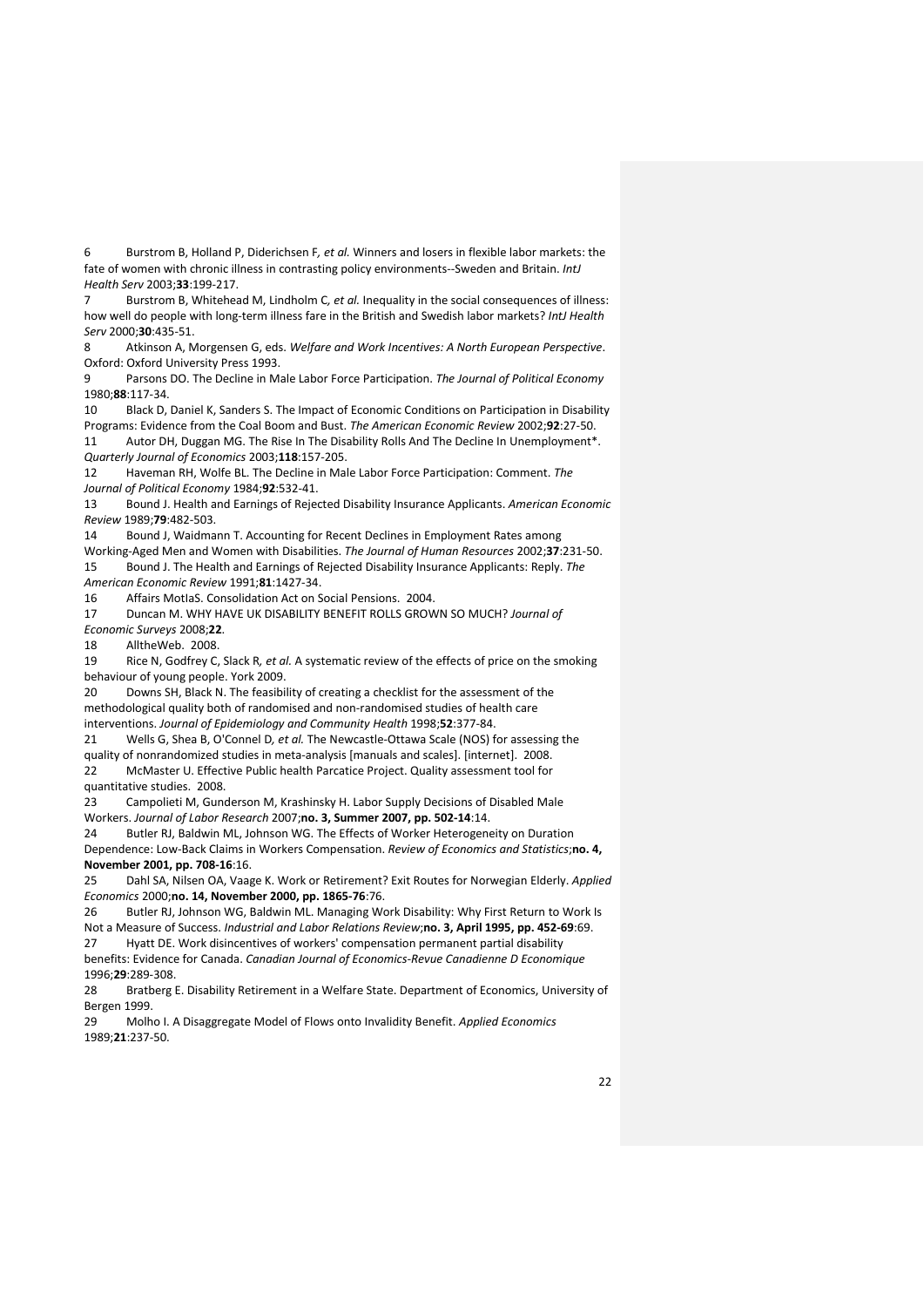30 Molho I. Going onto invalidity benefit: a study for women (1977/78â€"1983/84). *Applied Economics* 1991;**23**:1569-77.

31 Lynch M. The Duration of Invalidity Benefit Claims: A Proportional Hazard Model. *Applied Economics* 1991;**23**:1043-52.

32 Fenn PT, Vlachonikolis IG. Male Labour Force Participation Following Illness or Injury. *Economica* 1986;**53**:379-91.

33 Brinch C. The effect of benefits on disability uptake. *Discussion Papers, Statistics Norway, Research Department* 2009;**576**.

34 Campolieti M. The Canada/Quebec pension plan disability program and the labor force participation of older men. *Economics Letters* 2001;**70**:421-6.

35 Gruber J. Disability Insurance Benefits and Labor Supply. *Journal of Political Economy* 2000;**no. 6, December 2000, pp. 1162-83**:83.

36 Harkness J. Labor-Force Participation by Disabled Males in Canada. *Canadian Journal of Economics-Revue Canadienne D Economique* 1993;**26**:878-89.

37 Maki DR. The Economic Implications of Disability Insurance in Canada. *Journal of Labor Economics* 1993;**1**:69.

38 Disney R, Webb S. Why Are There So Many Long Term Sick in Britain? *Economic Journal* 1991;**no. 405, March 1991, pp. 252-62**:62.

39 Bell B, Smith B. health, disability insurance and labour force participation. Bank of England 2004.

40 Faggio G, Nickell S. Inactivity Among Prime Age Men in the UK. *CEP Discussion Paper, Centre for Economic Performance* 2005;**673**.

41 Hesselius P, Persson M. Incentive and spill-over effects of supplementary sickness compensation. *Working Paper- The Institute for Labour Market Policy and Evaluation* 2007;**16**.

42 Bowitz E. Disability Benefits, Replacement Ratios and the Labour Market. A Time Series Approach. *Applied Economics* 1997;**29**:913-23.

43 Campolieti M. Disability Insurance Eligibility Criteria and the Labor Supply of Older Men. *Economics Bulletin* 2003;**no. 3, 2003, pp. 1-7**:7.

44 Campolieti M, Goldenberg J. Disability Insurance Denial Rates and the Labor Force Participation of Older Men and Women in Canada. *Atlantic Economic Journal* 2007;**no. 1, March 2007, pp. 59-75**:75.

45 Karlstrom A, Palme M, Svensson I. The Employment Effect of Stricter Rules for Eligibility for DI: Evidence from a Natural Experiment in Sweden. *Research Papers in Economics, Stockholm University, Department of Economics series* 2008;**3**.

46 Campolieti M. Disability insurance and the labour force participation of older men and women in Canada. *Canadian Public Policy-Analyse De Politiques* 2001;**27**:179-93.

47 Clasen J, Davidson J, Granssmann H*, et al.* Non-Employment and the Welfare State: The United Kingdom and Germany Compared. *Journal of European Social Policy* 2006;**no. 2, pp. 134-154, May 2006**:154, May.

48 Disney R, Emmerson C, Wakefield M. Ill health and retirement in Britain: a panel data based analys. *Institute for Fiscal Studies- Working Papers* 2003;**2**.

49 Campolieti M. Disability insurance benefits and labor supply: Some additional evidence. *Journal of Labor Economics* 2004;**22**:863-89.

50 Skrondal A, S R-H. Multilevel and Related Models for Longitudinal Data. In: Leeuw J, Meijer E, eds. *Handbook of Multilevel Analysis,*. New York Springer 2008.

51 Moulton BR. An Illustration of a Pitfall in Estimating the Effects of Aggregate Variables on Micro Unit. *The Review of Economics and Statistics* 1990;**72**:334-38.

52 Bertrand M, Duflo E, Mullainathan S. How Much Should We Trust Differences-in-Differences Estimates?\*. *Quarterly Journal of Economics* 2004;**119**:249-75.

53 Donald S, Lang K. Inference with Difference-in-Differences and Other Panel Data. *The Review of Economics and Statistics* 2007;**89**:221-33.